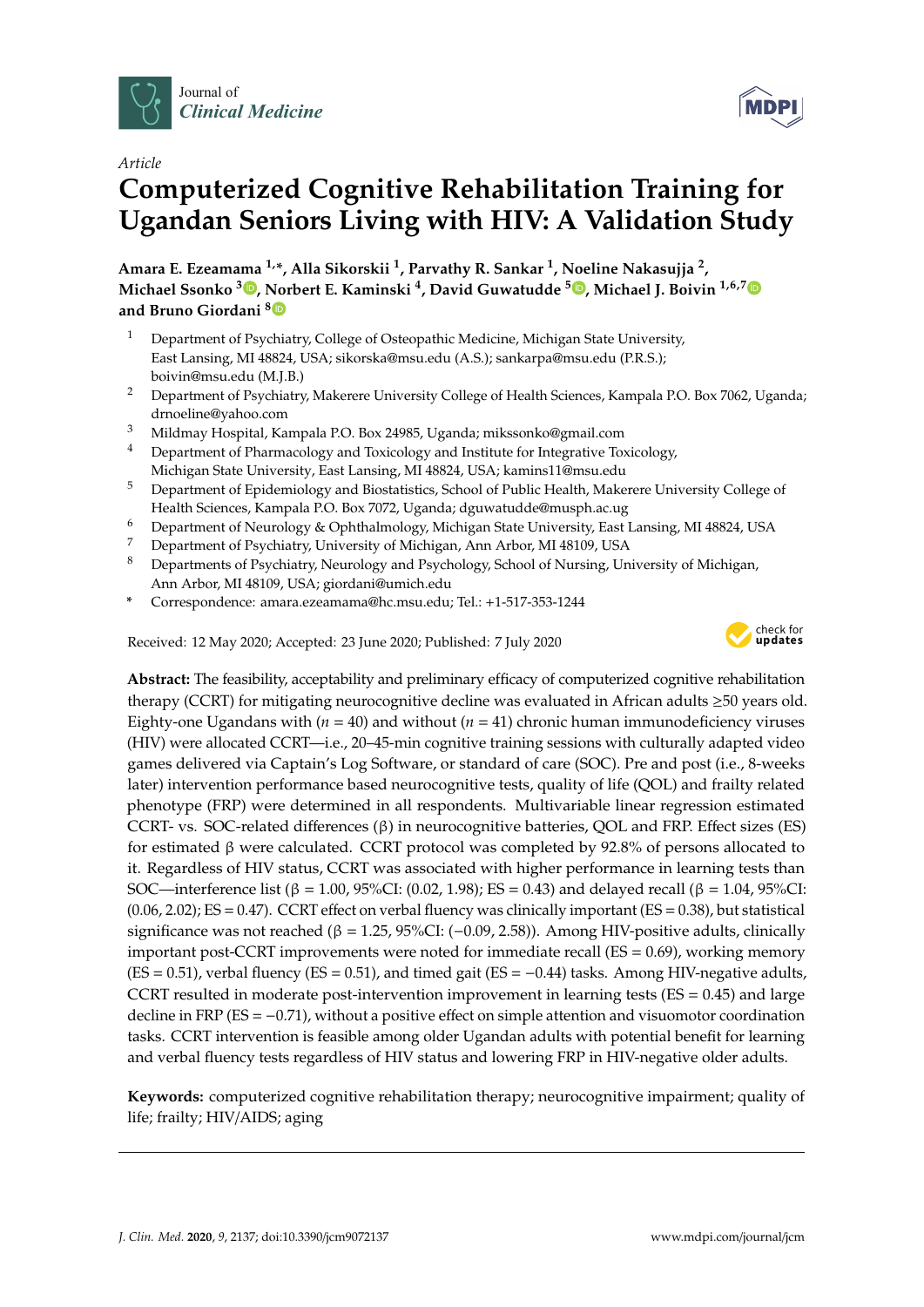# **1. Introduction**

Demographic and epidemiologic transitions have expanded the population of older individuals, [\[1\]](#page-12-0) and neurocognitive dysfunction/impairment has become a public health problem worldwide. These transitions combine with forces of globalization and changes in nutrition to increase the risk of non-communicable diseases (NCDs) [\[2\]](#page-12-1) such as type II diabetes, hypertension and cardiovascular diseases [\[3\]](#page-12-2) in many Sub-Saharan African countries. In Uganda, the rise in NCD in the general population has been characterized as severe [\[4\]](#page-12-3). NCDs are often accompanied by metabolic dysregulations and frailty, i.e., vulnerability due to decline in function across multiple physiologic systems, which constitute independent risk factors for age-related neurocognitive dysfunction, disability and low quality of life  $(QOL)$   $[4–7]$  $[4–7]$ .

Age-related changes are seen in executive activities involving working memory, attention, task switching, and motor response speed [\[8\]](#page-12-5). These cognitive/behavioral changes with aging are matched with neuroanatomical changes, including reduced volume of gray matter in the brain; progressive thinning out of the cerebral cortex, particularly in the frontal lobes; lower levels of dopamine and serotonin neurotransmitters; and lower binding potential of neurotransmitters to respective receptors [\[8\]](#page-12-5). Older adults living with human immunodeficiency viruses (HIV) infection are at especially high risk of premature neurocognitive decline, frailty and low QOL. Aging and NCD-related risk factors synergize with virus-mediated neuroinflammation [\[9\]](#page-12-6) and HIV-treatment-related side-effects such heart disease [\[10\]](#page-12-7) to advance the time to onset of various aspects of aging-related neurocognitive dysfunction, frailty and low QOL [\[11\]](#page-12-8). One functional consequence of these outcomes is that complex tasks, such as cooking, are the first areas affected, followed by the ability to execute instrumental activities of daily living, as neurocognitive decline and frailty worsen [\[11\]](#page-12-8).

There are no known effective treatments to mitigate aging or HIV-associated premature neurocognitive decline. However, it has been shown that when the brain is exposed to challenging and stimulating tasks, it will grow (like neurogenesis in hippocampus), while deprivation results in shrinkage of the brain regardless of age [\[12\]](#page-12-9). Hence, tasks that incorporate elements of newness and challenge have the potential to maintain or improve neurocognitive performance and increase QOL in vulnerable populations [\[12\]](#page-12-9). Recent research suggests that cognitive stimulation programs in the form of different activities that are geared towards memory, attention, gnosis, and executive functions, when completed for 24 weeks by HIV affected individuals, result in better neuropsychological test performance, even when adjusted for age, gender, education, and race [\[10\]](#page-12-7). Our group [\[13](#page-12-10)[,14\]](#page-12-11) and others [\[10,](#page-12-7)[15](#page-12-12)[–17\]](#page-12-13) have adapted CCRT programs for computer delivery in the form of simple game-like programs that can be used by lay individuals on a laptop or tablet with minimal training. This potential utility of computerized cognitive rehabilitation therapy (CCRT) for improving aspects of neurocognitive function recently has been demonstrated for African children with cerebral malaria [\[18–](#page-12-14)[21\]](#page-13-0) and in several Western studies, including older adults enrolled in the multi-center trial, Advanced Cognitive Training for Independent and Vital Elderly (ACTIVE) trial [\[22\]](#page-13-1), adults with heart disease [\[23,](#page-13-2)[24\]](#page-13-3), and adults subjected to prolonged bed-rest [\[13,](#page-12-10)[14\]](#page-12-11). However, the feasibility of CCRT intervention for mitigating aging and HIV-associated neurocognitive decline in the African setting is unknown. Hence, in this study, we evaluated feasibility of a culturally adapted CCRT intervention among older Ugandans with and without HIV-infection. Further, this study assesses the preliminary efficacy of a CCRT intervention via effect sizes for improvement in neurocognitive outcomes (primary outcome), QOL and reduction in frailty-related phenotype (secondary outcomes) among older adults with and without chronic HIV infection. We further explore the variations in CCRT feasibility and benefit by HIV status.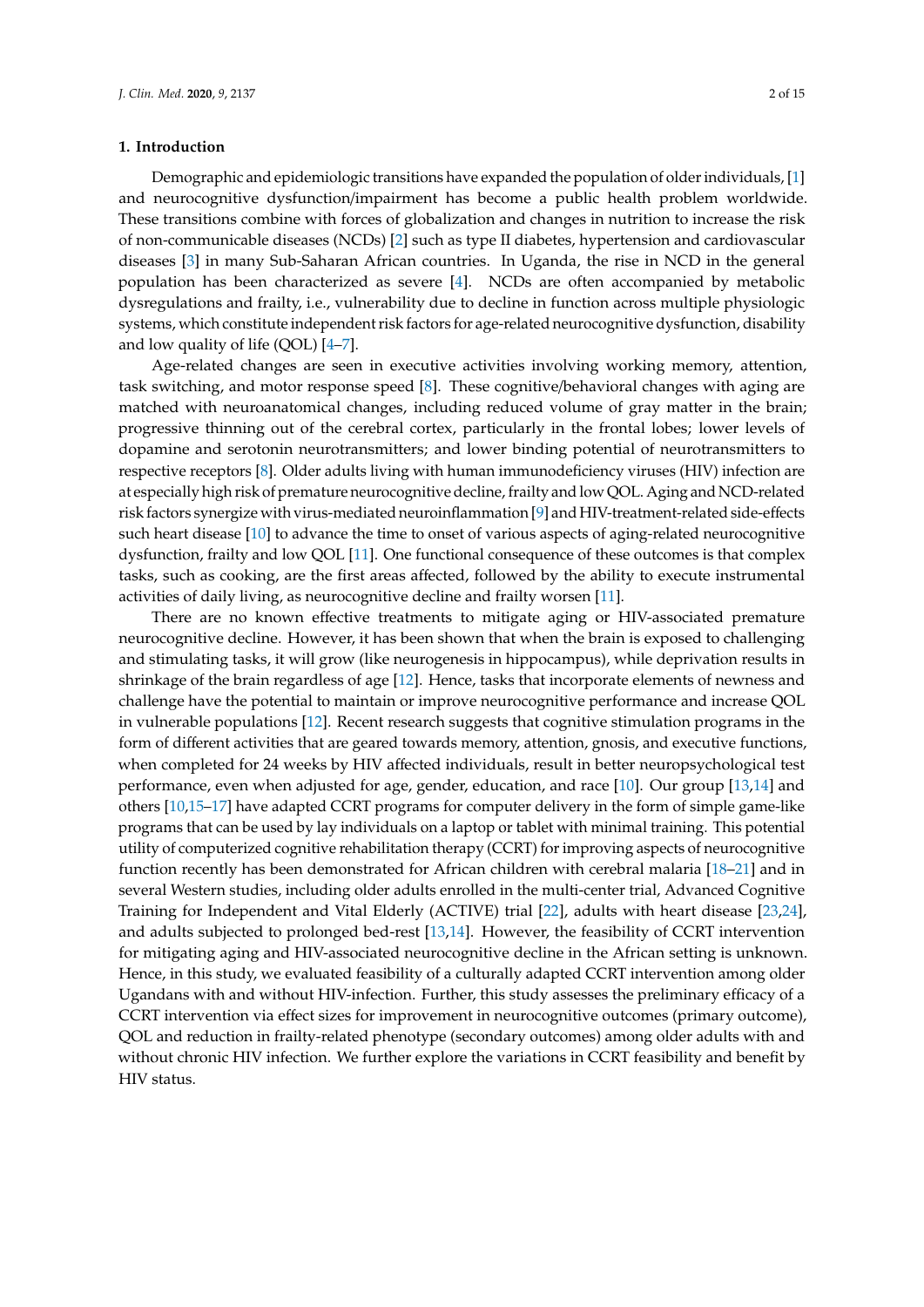# **2. Experimental Section**

# *2.1. Study Design*

This is a non-randomized trial of CCRT vs. standard of care (SOC, i.e., no CCRT) in older HIV-positive patients connected to HIV care at Mildmay Uganda Hospital and HIV-negative community controls who were matched to HIV-positive adults by age  $(\pm 5$  years), sex and village of residence. Consenting eligible participants were allocated on a first-come-first-served basis to CCRT intervention or SOC in alternating blocks of eight participants of same HIV status till target sample size was attained.

# *2.2. Setting*

The feasibility trial was conducted at Mildmay Uganda Hospital—a tertiary comprehensive health center that provides care and treatment for HIV-infected persons as its primary function. At the time of study initiation, Mildmay Clinic provided care for an estimated 15,300 HIV-infected adults, of whom 15,200 were on combination antiretroviral therapy (ART).

#### *2.3. Recruitment and Enrolment Process*

Participants were enrolled between July 2017 and April 2018. HIV-infected adults were recruited from the study hospital and matched to HIV-negative community controls by age, sex and village of residence. Due to staffing and space constraints combined with the need to preserve confidentially of HIV-positive individuals, allocation to cognitive training was done in blocks by HIV status. A maximum of eight individuals could be cognitively trained at any one time. Hence, the first 16 individuals were identified and the first eight that consented to multiple study visits for the purpose of implementing the CCRT protocol were allocated to CCRT arm. The remaining eight individuals were allocated to SOC arm. The second block of enrollees were demographically matched HIV-negative controls allocated to either CCRT or SOC in the same manner as described for HIV-positive adults.

#### *2.4. Eligibility and Exclusion Criteria*

Eligibility criteria included: (a) men or women aged  $\geq$ 50 years old, (b) if HIV+ must be connected to HIV care at the Mildmay Uganda Hospital, (c) must reside within 25 km of the hospital, and (d) if HIV-negative, must consent to HIV-testing at enrolment. All participants provided written informed consent for study participation and were willing to return for implementation of the CCRT protocol if allocated CCRT. Subjects who were very ill or physically disabled and thus unable to undergo performance-based assessments were excluded.

# *2.5. Intervention Allocation and Standard of Care (SOC)*

Participants in the CCRT intervention arm received 20–45-min sessions of cognitive training on laptop computers with culturally adapted video games through Captain's Log Software delivered 2 days per week (two training sessions per day) over a minimum of 5 weeks. All participants wore sound-deadening headphones and sat far enough apart from one another to avoid being distracted by other participants training at the same time. Research assistants proficient in the local language, Luganda, supervised CCRT and provided instructions or guidance as needed. CCRT intervention consisted of two components—culturally adapted Brain Powered Games—Uganda (BPG-U, 20 min) and Spatial Navigation Training (SNT, 25 min). Participants in the SOC arm were not cognitively trained, but had neuropsychological, QOL and frailty tests on the same schedule as the CCRT group.

At all times during this trial, HIV-positive participants continued to receive standard medical care according to Uganda's Ministry of Health (MoH) guidelines. In brief, HIV-positive adults are initially assigned to the first line three drug combination highly active antiretroviral therapy. Typically, the first line cocktail includes: Abacavir or zidovudine (AZT) or tenofovir (TDF) + lamivudine (3TC) + efavirenz (EFV) or nevirapine (NVP). In case of treatment failure or drug toxicity, patients that were on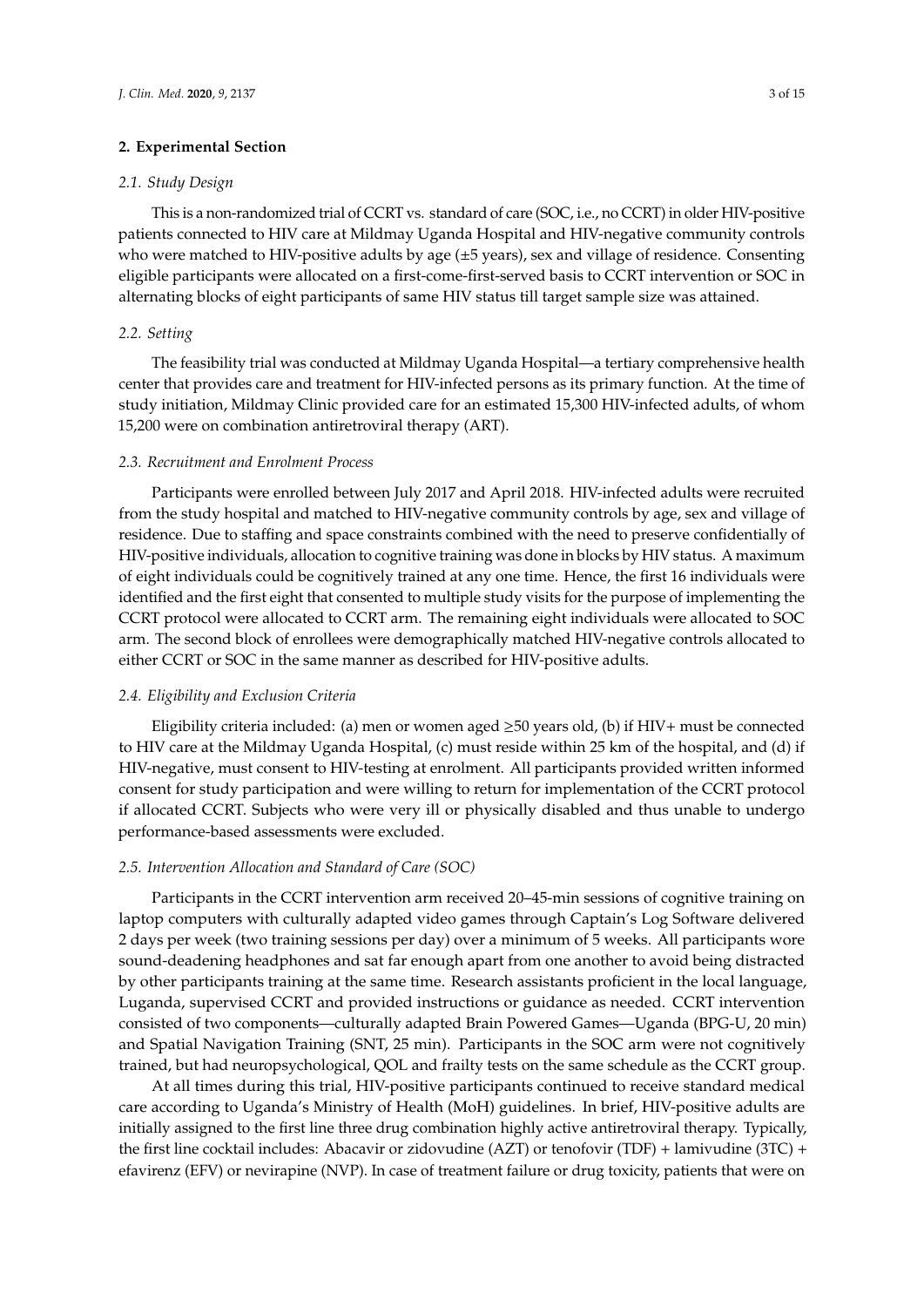abacavir or TDF are assigned to AZT + 3TC plus a protease inhibitor which could be Atazanavir or lopinaviar boosted with ritonavir. All HIV+ persons are maintained on cotrimoxazole prophylaxis or dapsone for life and strongly encouraged to consistently sleep under insecticide-treated mosquito nets to limit the risk of malaria. In the absence of a system of preventive primary health care in Uganda, most "healthy" HIV-negative individuals are not connected to routine care unless they are ill. Thus, usual study-related medical care for HIV-negative participants included referral to the national referral hospital for further management in case they develop clinical signs/symptoms. This is consistent with the standard practice in the Uganda health system.

# *2.6. Measurements*

At baseline only, we administered a detailed background information questionnaire to obtain sociodemographic data, including age, parity, education, residence, employment status, socio-economic status variables, marital status, and past/current use of tobacco, alcohol, and other substances. The Center for Epidemiological Studies-Depression scale was used to assess depressive symptoms [\[25\]](#page-13-4). Psychosocial adversity was measured as acute (within 30 days), recent (within 5 years) and as a lifetime cumulative adversity, using the perceived stress scale and recent and lifetime adversity questionnaires adapted and translated for the study setting [\[26\]](#page-13-5). Blood samples were collected from each participant at enrollment to measure CD4 counts, complete blood counts (CBCs), bilirubin, creatinine, and alanine transferase, as part of clinical standard of care for all patients. In addition, lipids profile testing (high density lipoproteins (HDL), low density lipoproteins (LDL) and triglycerides) was done per standard protocol.

# *2.7. Study Outcomes*

Feasibility of the CCRT intervention was assessed by (a) percent of participants completing CCRT sessions among those allocated in the intervention and (b) percent of those allocated CCRT that completed the study protocol in a timely manner (8 weeks). Preliminary efficacy was assessed with respect to (a) performance-based neurocognitive tests (primary outcome), (b) QOL and frailty-related phenotype (FRP) (secondary outcomes). Outcome measures described below were evaluated twice—at study enrollment and again at week 6 following CCRT training or equivalent time period for the SOC group.

# 2.7.1. Feasibility/Acceptability

Feasibility/acceptability of intervention was primarily evaluated as overall and HIV-status specific rate of study protocol completion (i.e., pre-intervention neuropsychological test, 20 CCRT sessions and post-intervention neuropsychological testing). A second measure of feasibility, timely completion, is defined to estimate number of adult participants that completed the study protocol within 8 weeks of enrolment.

#### 2.7.2. Cognitive Performance

Cognitive performance was assessed by performance on a set of standardized paper-and-pencil tests previously shown to be culturally-independent and sensitive for detecting HIV-associated neurocognitive disorder (HAND) and HIV dementia (HAD) in HIV+ patients in Uganda by members of our team [\[27\]](#page-13-6). All the tests have had their instructions and content translated into Luganda—the local language, which was used to present all test measures. Tests were scored according to manufacturer's instructions and were analyzed as continuous outcome variables. The cognitive assessment battery included nine separate tests covering several cognitive domains, as described below:

(a) Gross motor function—evaluated using Timed Gait test time to quantify amount of time (in seconds) taken to complete walking a 10-yard distance and back.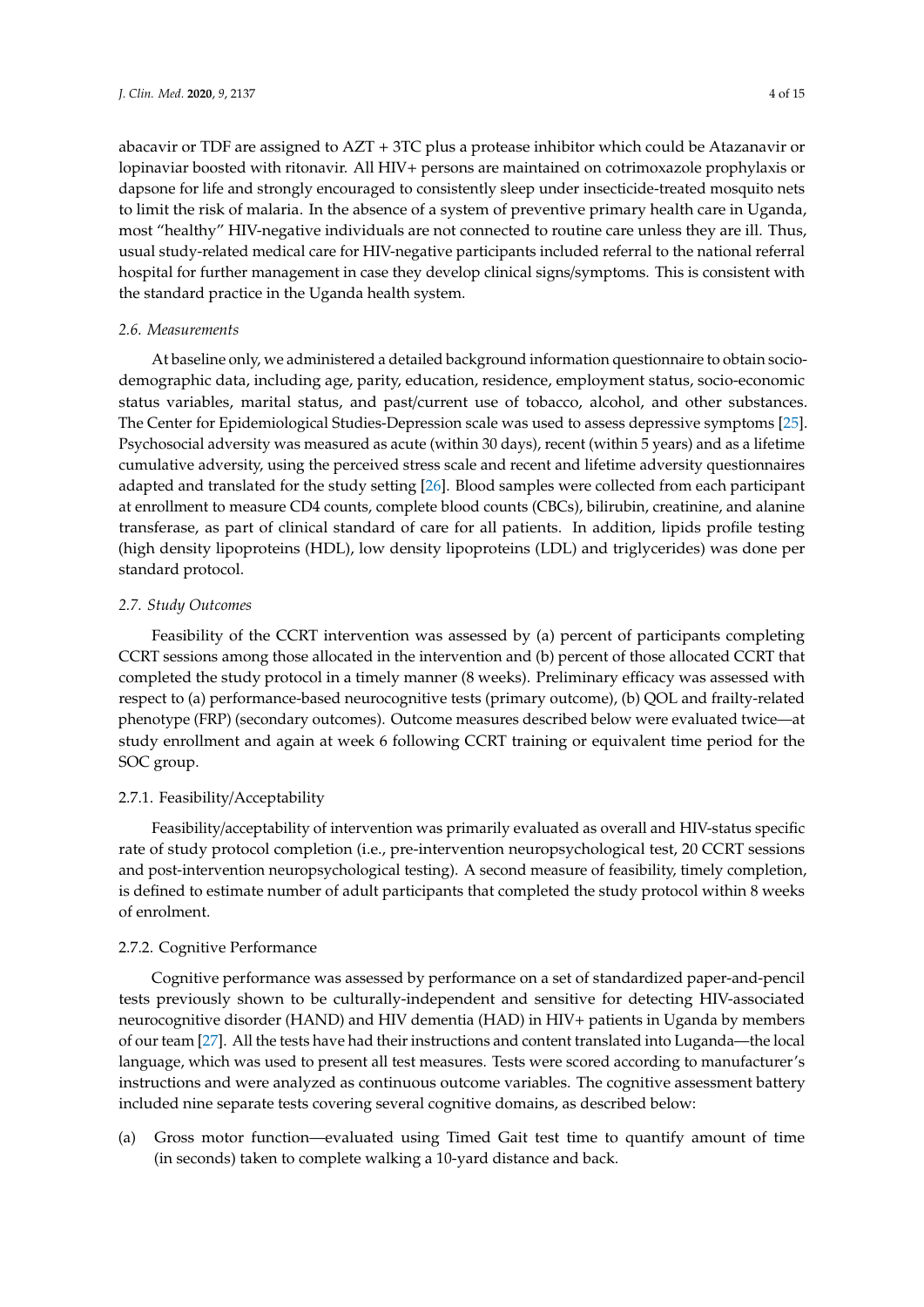- (b) Fine motor function—evaluated using two tests: (i) Finger Tapping (number of taps within 10 s) and (ii) the Grooved Pegboard Test, which measures the amount of time (in seconds) it takes to place 25 slotted pegs into rows of randomly positioned slots on a board.
- (c) Executive function—measured using Color Trails2 test (time to completion of a complex task requiring attention to two aspects of problem solving simultaneously) and verbal (semantic) fluency (number correct animals named within 60 s) to quantify proficiency in completing tasks that require planning, organizing, prioritizing, focus/attention, multi-tasking, and inhibition of irrational impulses.
- (d) Speed of Processing—measures how long it takes individuals to complete a cognitive visual scanning and simple sequencing task using Color Trails 1 (time (in seconds) to task completion) and Digit Symbol test in which participants are asked to draw in small symbols in spaces under numbers corresponding to number/symbol pairs at the top of the test sheet (number correct matches within 90 s).
- (e) Attention/Short-term working memory—measured as number correct on Digit Span Forward and Digit Span Backward tests.
- (f) Verbal Learning/Memory—measures ability of individuals to acquire and retrieve components of memory using the WHO-UCLA Auditory Verbal Learning Test.

#### 2.7.3. Quality of Life

QOL was measured using the short form Medical Outcomes Study questionnaire. Individual scores for general health perceptions, physical functioning, pain, vitality, role functioning, social functioning, and mental health were computed. An overall QOL score was derived by summing these components and scaling total score to a theoretical maximum of 100.

# 2.7.4. Frailty Related Phenotype

FRP is a clinical state of increased vulnerability resulting from aging associated decline in multiple physiologic systems. It was defined using the Edmonton frail scale to measure functional vulnerability in the following domains: cognition, general health status, functional independence, medication use, continence, functional performance, social support, and unintentional weight loss. An overall FRP score is the sum of respective domains and analyzed as a continuous outcome variable.

#### *2.8. Statistical Issues*

Statistical power: In light of the feasibility pilot nature of this intervention and absence of formal a priori hypotheses, specific power calculation was not applicable. Estimates of the effect sizes from the present study will inform power analyses for future more definitive investigation.

Statistical Analysis: Descriptive analyses by intervention arm and HIV status summarized the distributions of outcomes and potential covariates. To assess feasibility of CCRT intervention, the rates of protocol completion overall and according to HIV status were determined. Multivariable general linear models were used to estimate CCRT vs. SOC-related differences (β coefficients) in neurocognitive batteries, QOL, and FRP. The dependent variables in these models were primary/secondary outcome measures at week 8 (one at a time), and covariates included baseline version of the outcome, number of non-HIV comorbid conditions, age, sex, level of education, intervention group (CCRT vs. SOC), and HIV status. The coefficients for the intervention group variable  $(β)$  and their 95% confidence intervals (CIs) provided estimates of the intervention effects. In addition, effect sizes were calculated as differences between group means in the adjusted standard deviation units (square root of the mean squared error) to quantify clinical relevance of estimated βs and inform planning of future studies. Effect sizes of 0.5 or a larger are ubiquitously universal for definition of clinical importance, [\[28\]](#page-13-7) and effect sizes of 0.33 or greater are often deemed clinically important as well [\[29\]](#page-13-8). All analyses were implemented in SAS v.9.4. To explore differences in CCRT effects according to HIV status; intervention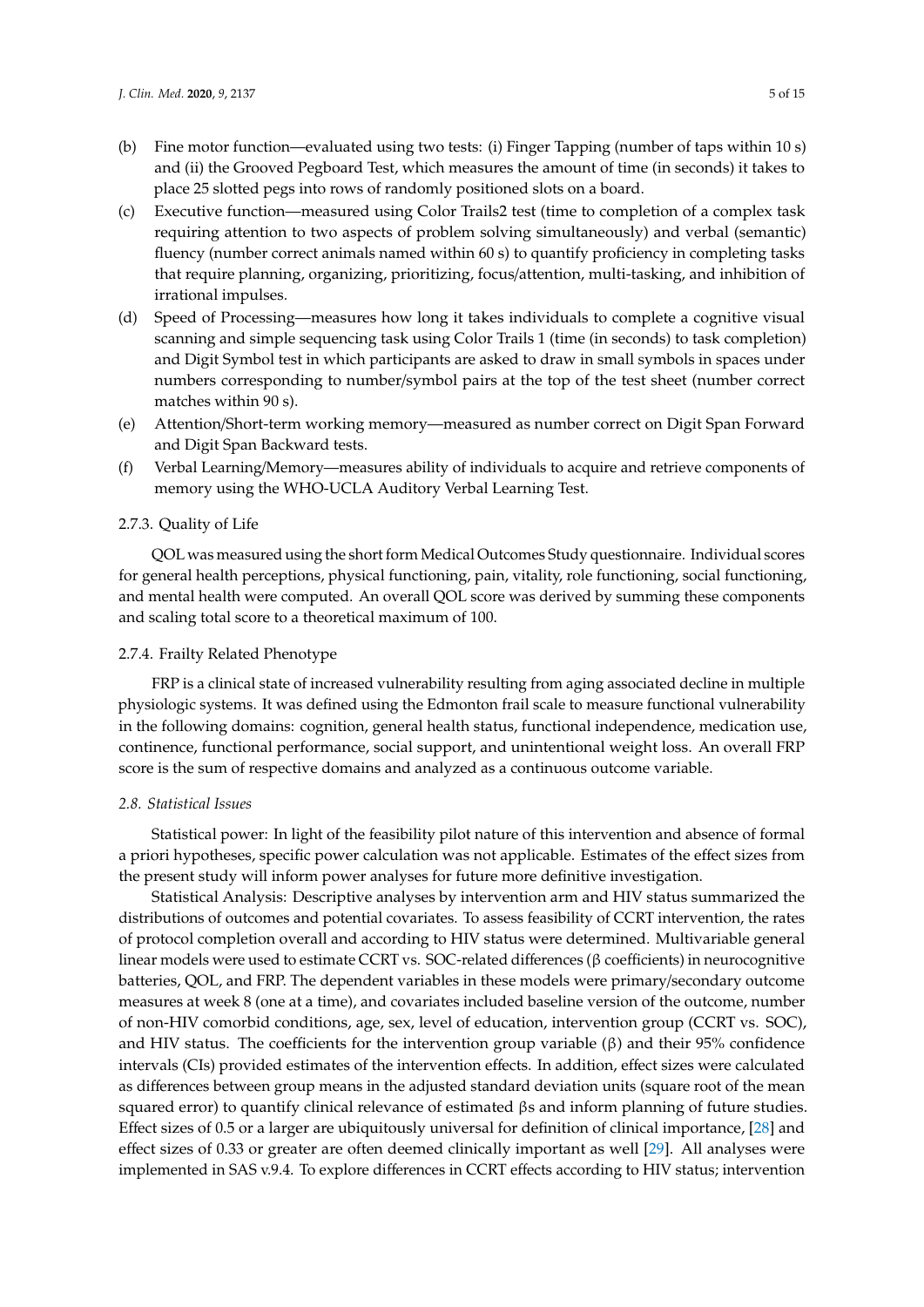group by HIV status interaction was added to the models; and estimates of the CCRT effects (β's, 95% CIs, effect sizes) were obtained by HIV status.

## *2.9. Ethical Approval*

This project was ethically reviewed and approved by the institutional review boards of Michigan State University, (Protocol #17-205) and Makerere University Research Ethics Committee (MUREC, protocol #: REC REF 0403-2017). In addition to these approvals, the implementation of this study protocol was further approved by the Uganda National Council for Science and Technology (Permit #: HS 2275).

# **3. Results**

#### *3.1. Description of Enrolled Participants*

Male and female Ugandans between 50 and 87 years of age were enrolled. The sample included 54.6% female (*n* = 44) and by design equal number of HIV-infected (*n* = 40, mean age = 57.9 (SD (standard deviation) = 7) years) and age (±5 years), sex and village of residence-matched HIV-negative community controls ( $n = 40$ , mean age = 61.8 (SD = 7) years). All HIV+ adults currently received primary health care at Mildmay Hospital. Participants allocated CCRT vs. SOC had similar distributions of matching factors (age, sex, village of residence), as well years of education, prevalence of non-HIV comorbid diseases, duration of HIV disease, psychosocial stress, immune factors, and baseline performance in all neuropsychological test batteries (Table [1\)](#page-6-0).

**Table 1.** HIV-infected and demographically matched HIV-negative community dwelling adults 50–87 years old from the Wakiso District of Uganda non-randomly allocated CCRT vs. No CCRT for evaluation of intervention feasibility.

|                                       | CCRT, $n = 41$       | No CCRT, $n = 40$    | $p$ -Value |
|---------------------------------------|----------------------|----------------------|------------|
| Age (years)                           | 59.7 (8.2)           | 60.0(6.6)            | 0.894      |
|                                       | $n\left(\%\right)$   | $n\ (\%)$            |            |
| Female Sex                            | 24(58.5)             | 20(50.0)             | 0.441      |
| <b>HIV</b> Status                     |                      |                      |            |
| $HIV+$                                | 19 (47.5)            | 20(50.0)             | 0.823      |
| Mean (SD) Years on HAART (if $HIV+$ ) | 8.8(5.6)             | 9.7(3.8)             | 0.564      |
| Years of Education                    |                      |                      |            |
| $\leq$ Primary                        | 21(55.3)             | 17(44.7)             | 0.539      |
| Some/Completed Ordinary Levels        | 10(26.3)             | 14 (36.8)            |            |
| Some Advanced Levels or Higher        | 6(15.8)              | 6(15.8)              |            |
| Number of non-HIV comorbid diagnoses  |                      |                      |            |
| $\mathbf{0}$                          | 11(27.5)             | 13(33.3)             |            |
| $\mathbf{1}$                          | 18(45.0)             | 16(41.0)             | 0.838      |
| $\overline{2}$                        | 6(15.0)              | 7(18.0)              |            |
| $3+$                                  | 5(12.5)              | 3(7.7)               |            |
| Lipid Profile Tests                   | Mean (SD)            | Mean (SD)            |            |
| High Cholesterol                      | 16(40.0)             | 14(35.0)             | 0.559      |
| Low HDL                               | 16(40.0)             | 14(35.0)             | 0.559      |
| High LDL                              | 19 (47.5)            | 15(37.5)             | 0.534      |
| High Triglycerides                    | 10(25.0)             | 8(20.0)              | 0.556      |
| High CRP                              | 2(5.0)               | 7(17.5)              | 0.127      |
| <b>CESD Score</b>                     | 16.7(11.0)           | 16.1(9.5)            | 0.816      |
| <b>Frailty Score</b>                  | 3.1(1.9)             | 2.7(1.5)             | 0.273      |
| Quality of Life Score                 | 72.1 (11.1)          | 71.0 (9.4)           | 0.621      |
| Body Mass Index                       | 24.4 (4.7)           | 23.6(6.0)            | 0.562      |
| Hemoglobin                            | 14.3(2.4)            | 14.2(1.9)            | 0.746      |
| <b>Stress Scores</b>                  | mean (SD)            | mean (SD)            |            |
| <b>Acute Stress</b>                   | 20.5(6.2)            | 18.9(7.0)            | 0.311      |
| Recent Life Stress (within 5 years)   | 11.8(5.6)            | 11.3(4.9)            | 0.678      |
| Number of Lifetime Adversity          | 5.5(3.8)             | 5.6(3.3)             | 0.963      |
| <b>Immune Measures</b>                | $n = 34$ , mean (SD) | $n = 34$ , mean (SD) |            |
| Absolute CD4 cell count               | 612.8 (323)          | 663 (320)            | 0.516      |
| CD4/CD8 Ratio                         | 1.2(0.6)             | 1.3(0.9)             | 0.418      |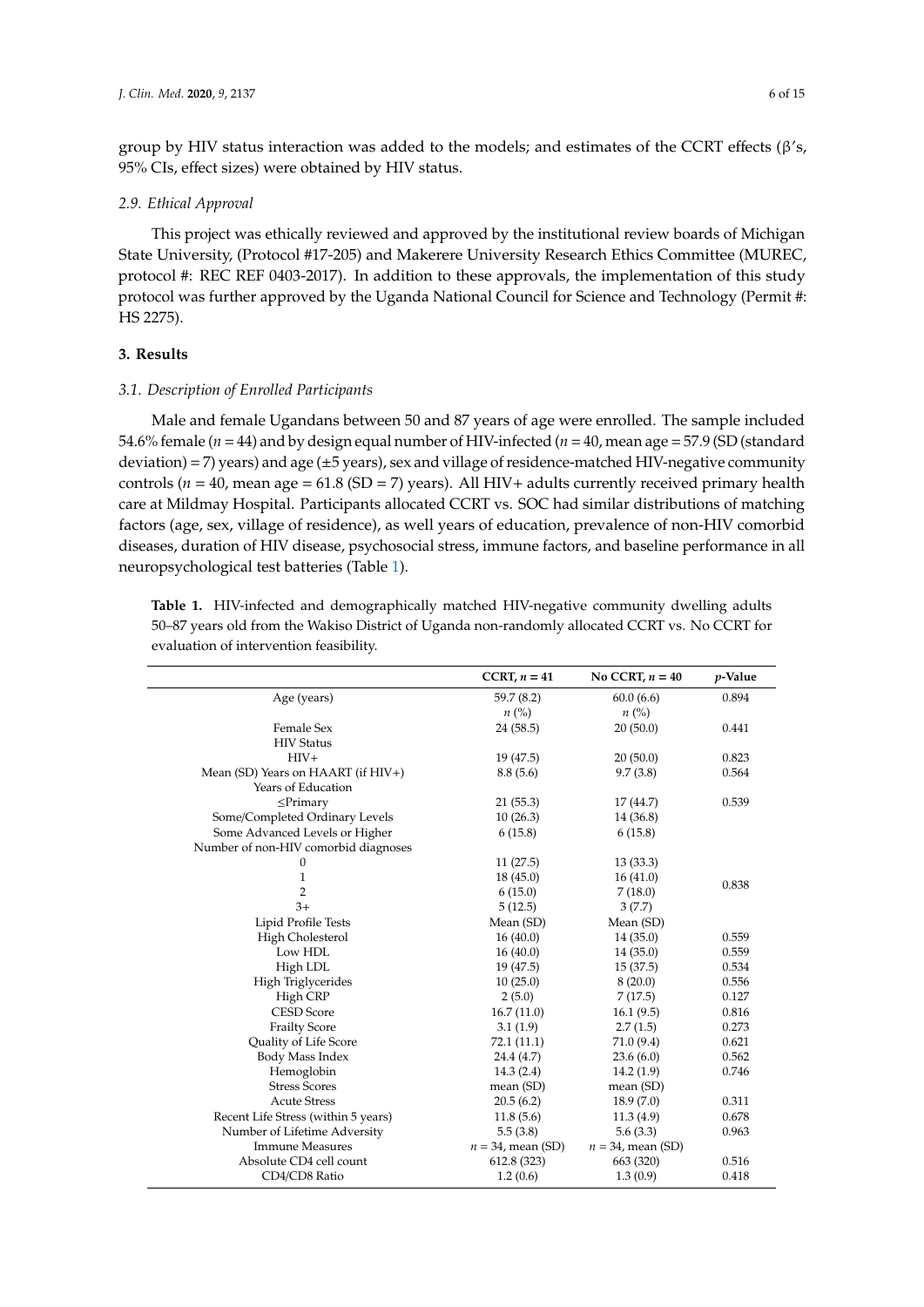<span id="page-6-0"></span>

|                                                   | CCRT, $n = 41$ | No CCRT, $n = 40$ | $p$ -Value |
|---------------------------------------------------|----------------|-------------------|------------|
| Neuropsychological Test Battery                   | Mean (SD)      | Mean (SD)         |            |
| 1. Timed Gait (time, s)                           | 12.8(7.6)      | 12.4(4.2)         | 0.819      |
| 2. Verbal Fluency (Total Correct)                 | 12.5(2.9)      | 12.3(3.4)         | 0.779      |
| 3. Symbol Digit Modality (number correct)         | 23.3(12.3)     | 22.8(11.7)        | 0.868      |
| 4. Finger Tapping (number of taps)                | 32.9(7.4)      | 33.6(9.3)         | 0.707      |
| 5. Overall (Forward + Backward)                   | 8.5(3.3)       | 7.3(2.8)          | 0.108      |
| 6. Color Trails $[100 \times (T2-T1)/t1]$         | 52.5(54.4)     | 51.8(46.6)        | 0.949      |
| 7. Grooved Pegboard Test (time, s)                |                |                   |            |
| Non-Dominant Hand                                 | 150.9(55.7)    | 146.0 (49.7)      | 0.677      |
| Dominant Hand                                     | 123.2 (47.8)   | 119.5(48.3)       | 0.739      |
| 8. WHO UCLA Verbal Learning Test (number correct) |                |                   |            |
| Sum of Immediate Recalls (Trials 1–5)             | 8.4(1.7)       | 7.9(1.8)          | 0.291      |
| Interference List Recall (Trial 6)                | 5.0(1.9)       | 4.6(2.2)          | 0.335      |
| Post Interference List Recall (Trial 7)           | 8.0(2.5)       | 7.7(2.5)          | 0.563      |
| Delayed Recall of First list (Trial 8)            | 7.8(2.6)       | 7.9(2.7)          | 0.864      |
| Delayed Recall & Recognition (Trial 9)            | 12.9(2.1)      | 12.6(2.7)         | 0.530      |

**Table 1.** *Cont.*

CRP = C-reactive protein, CCRT = computerized cognitive rehabilitation therapy, HIV = human immunodeficiency virus, HDL = high density lipoprotein, LDL = low density lipoprotein, SD = standard deviation, CD=cluster of differentiation.

The median duration on cART among HIV+ adults was 10 years with a range of 1 to 18 years. Mean CD4 cell count was 564 (SD = 319) cells per microliter, and 57.5% (*n* = 23) were virologically suppressed. Lipid profile tests, educational level and prevalence of non-HIV comorbid conditions were similar across HIV groups. Average performance on WHO UCLA learning tests were similar across HIV groups. However, average performance in finger tapping, timed gait, score digit and grooved pegboard tests were higher for HIV-negative community controls relative to HIV+ older Ugandans (Table [2\)](#page-7-0).

**Table 2.** HIV-infected and demographically matched HIV-negative community dwelling adults 50–87 years old from the Wakiso District of Uganda non-randomly allocated CCRT vs. No CCRT for evaluation of intervention feasibility.

|                                         | $HIV+, n = 40$ | $HIV-, n = 41$ | <i>p</i> -Value |
|-----------------------------------------|----------------|----------------|-----------------|
| Age (years)                             | 58.1 (7.3)     | 61.6(7.3)      | 0.033           |
|                                         | $n\ (\%)$      | $n\ (\%)$      |                 |
| Female Sex                              | 24 (58.5)      | 20(50.0)       | 0.823           |
| median (range) Years on HAART (if HIV+) | 10(1 to 18)    | n/a            |                 |
| Years of Education                      |                |                |                 |
| $\leq$ Primary                          | 21(55.3)       | 21(52.5)       | 0.501           |
| Some/Completed O'Levels                 | 10(26.3)       | 14(35.0)       |                 |
| Some A-Levels or Higher                 | 8(20)          | 5(12.5)        |                 |
| Number of non-HIV comorbid diagnoses    | 1.05(1.5)      | 1.15(1.6)      | 0.658           |
| Lipid Profile Tests                     | Mean (SD)      | Mean (SD)      |                 |
| Cholesterol                             | 5.0(1.13)      | 4.90 (0.99)    |                 |
| <b>HDL</b>                              | 1.40(0.40)     | 1.40(0.50)     | 0.929           |
| LDL                                     | 2.92(1.01)     | 3.12(1.04)     | 0.403           |
| Triglycerides                           | 1.66(1.3)      | 1.35(0.46)     | 0.192           |
| <b>CRP</b>                              | 6562 (16464)   | 3310 (5068)    | 0.267           |
| <b>CESD Score</b>                       | 15.1(11.5)     | 17.7(8.8)      | 0.430           |
| <b>Frailty Score</b>                    | 3.1(1.9)       | 2.9(1.5)       | 0.501           |
| Quality of Life Score                   | 74 (11.0)      | 69.0(9.3)      | 0.045           |
| Body Mass Index                         | 23.5(5.1)      | 24.6(5.7)      | 0.379           |
| Hemoglobin                              | 13.8(1.6)      | 14.8(2.5)      | 0.0376          |
| <b>Stress Scores</b>                    | Mean (SD)      | Mean (SD)      |                 |
| <b>Acute Stress</b>                     | 18.1(6.4)      | 21.2(6.6)      | 0.039           |
| Recent Life Stress (within 5 years)     | 11.7(6.2)      | 11.3(4.1)      | 0.794           |
| Number of Lifetime Adversity            | 5.5(3.6)       | 5.6(3.6)       | 0.963           |
| <b>Immune Measures</b>                  | $n = 34,$      | $n = 34,$      |                 |
|                                         | Mean (SD)      | Mean (SD)      |                 |
| Absolute CD4 cell count                 | 564 (319)      | 722 (304)      | 0.042           |
| CD4/CD8 Ratio                           | 0.85(0.38)     | 1.75(0.80)     | < 0.001         |
| Neuropsychological Test Battery         | Mean (SD)      | Mean (SD)      |                 |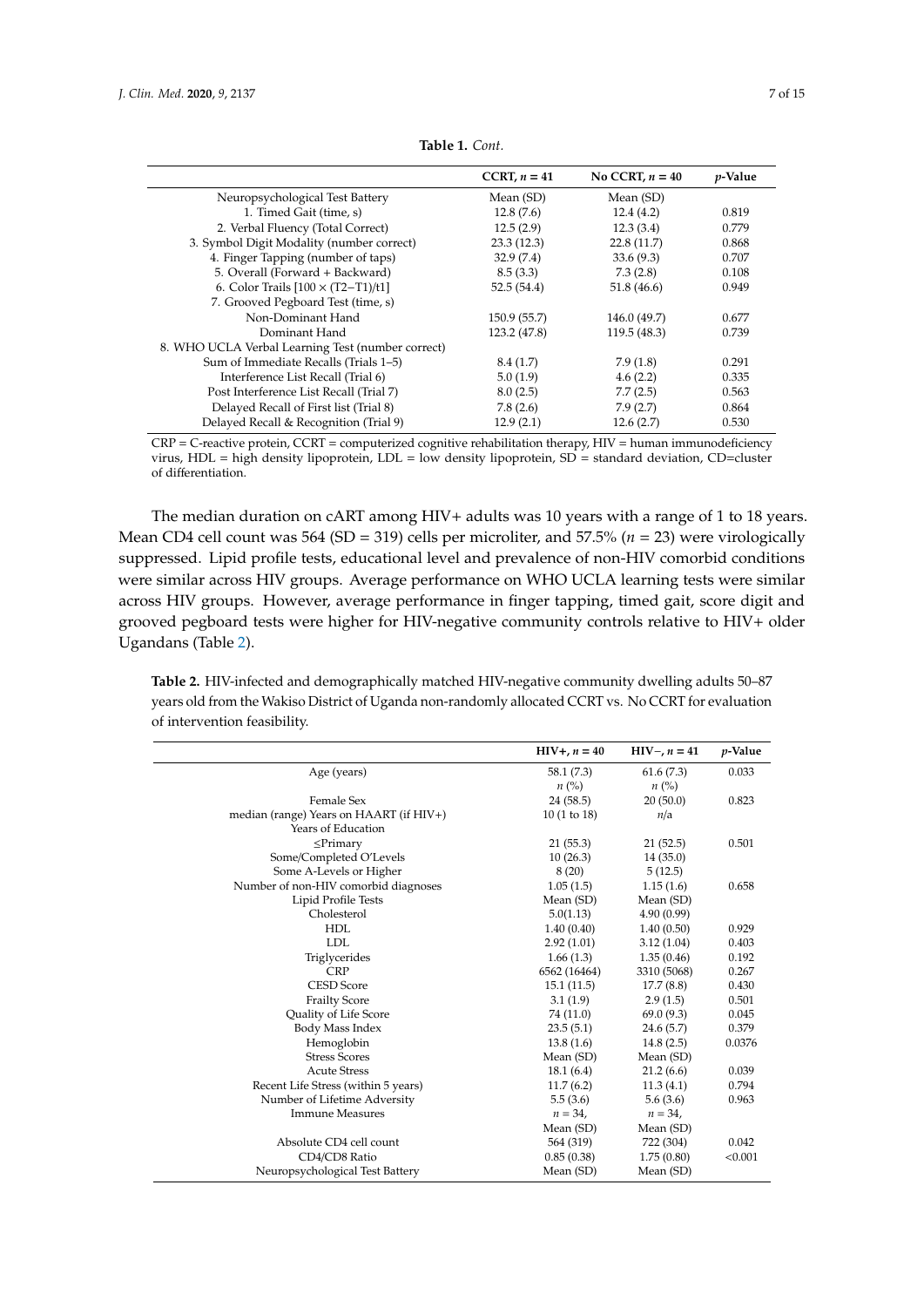<span id="page-7-0"></span>

|                                                     | $HIV+, n = 40$ | $HIV-, n = 41$ | <i>p</i> -Value |
|-----------------------------------------------------|----------------|----------------|-----------------|
| 1. Timed Gait (time, s)                             | 13.9 (7.8)     | 11.4(3.3)      | 0.075           |
| 2. Verbal Fluency (Total Correct)                   | 12.2(3.1)      | 12.9(2.5)      | 0.365           |
| 3. Symbol Digit Modality (number correct)           | 22.8(11.6)     | 23.2(12.4)     | 0.867           |
| 4. Finger Tapping (number of taps)                  | 30.7(9.2)      | 35.7(6.3)      | 0.005           |
| 5a. Score digit forward (simple attention)          | 3.7(1.8)       | 4.5(1.9)       | 0.054           |
| 5b. Score digit backward (short term verbal memory) | 3.4(1.4)       | 4.1(1.9)       | 0.064           |
| 5. Overall (Forward + Backward)                     | 7.1(2.9)       | 8.6(3.2)       | 0.034           |
| 6. Color Trails $[100 \times (T2 - T1)/t1]$         | 107.3(68.5)    | 84.0 (56)      | 0.100           |
| 7. Grooved Pegboard Test (time, s)                  |                |                |                 |
| Non-Dominant Hand                                   | 0.17(1.04)     | $-0.17(0.94)$  | 0.128           |
| Dominant Hand                                       | 0.21(1.1)      | $-0.21(0.85)$  | 0.060           |
| 8. WHO UCLA Verbal Learning Test (Number Correct)   |                |                |                 |
| Sum of Immediate Recalls (Trials 1-5)               | 8.0(1.7)       | 8.3(2.5)       | 0.438           |
| Interference List Recall (Trial 6)                  | 5.0(1.9)       | 5.0(1.7)       | 0.438           |
| Post Interference List Recall (Trial 7)             | 7.4(2.3)       | 8.1(2.4)       | 0.158           |
| Delayed Recall of First list (Trial 8)              | 7.5(2.4)       | 8.3(2.4)       | 0.198           |
| Delayed Recall & Recognition (Trial 9)              | 12.7(2.4)      | 12.9(2.5)      | 0.689           |

**Table 2.** *Cont.*

CRP = C-reactive protein, CCRT = computerized cognitive rehabilitation therapy, HIV = human immunodeficiency CRP = C-reactive protein, CCRT = computerized cognitive rehabilitation therapy, HIV = human virus, HDL = high density lipoprotein, LDL = low density lipoprotein, SD = standard deviation, CD=cluster<br>of differentiation of differentiation.

# *3.2. Feasibility*/*Acceptability of CCRT 3.2. Feasibility/Acceptability of CCRT*

Of the 41 individuals initially allocated CCRT, 38 (92.8%) completed the study protocol with 27 (71%) Of the 41 individuals initially allocated CCRT, 38 (92.8%) completed the study protocol with 27 doing so within 8 weeks. Among the 21 HIV+ adults allocated CCRT, 19 (90.5%) completed the study protocol (Figure [1\)](#page-7-1). Mean and median time to completion of CCRT intervention among HIV-infected adults were 7.9 (SD = 2.9) and 6.0 (range: 4.6 to 12.1) weeks respectively with 11 (57.9%) completing study protocol within 8 weeks of initial neuropsychological assessment. Among 20 demographically-matched .<br>HIV-negative adults allocated CCRT, all completed the study protocol with 17 (85%) of completions within 8 weeks. The mean and median times to completion of CCRT intervention among community controls were  $6.4$  (SD = 2.4) and  $5.3$  (range:  $4.0$  to  $11.7$ ) weeks respectively. intervention among community controls were 6.4 (SD = 2.4) and 5.3 (range: 4.0 to 11.7) were 6.3 (range: 4.0 to 11.7) were 6.4 (range: 4.0 to 11.7) were 6.4 (range: 4.0 to 11.7) were 6.4 (range: 4.0 to 11.7) were 6.4 (range

<span id="page-7-1"></span>

**Figure 1.** Sample selection to evaluate the feasibility and preliminary impact of Computerized **Figure 1.** Sample selection to evaluate the feasibility and preliminary impact of Computerized Cognitive Rehabilitation Training on Performance Based Neurocognitive Function, Quality of Life and Frailty among Ugandan Adults 50 years and above, July 2017–October 2018. CCRT, computerized cognitive rehabilitation therapy.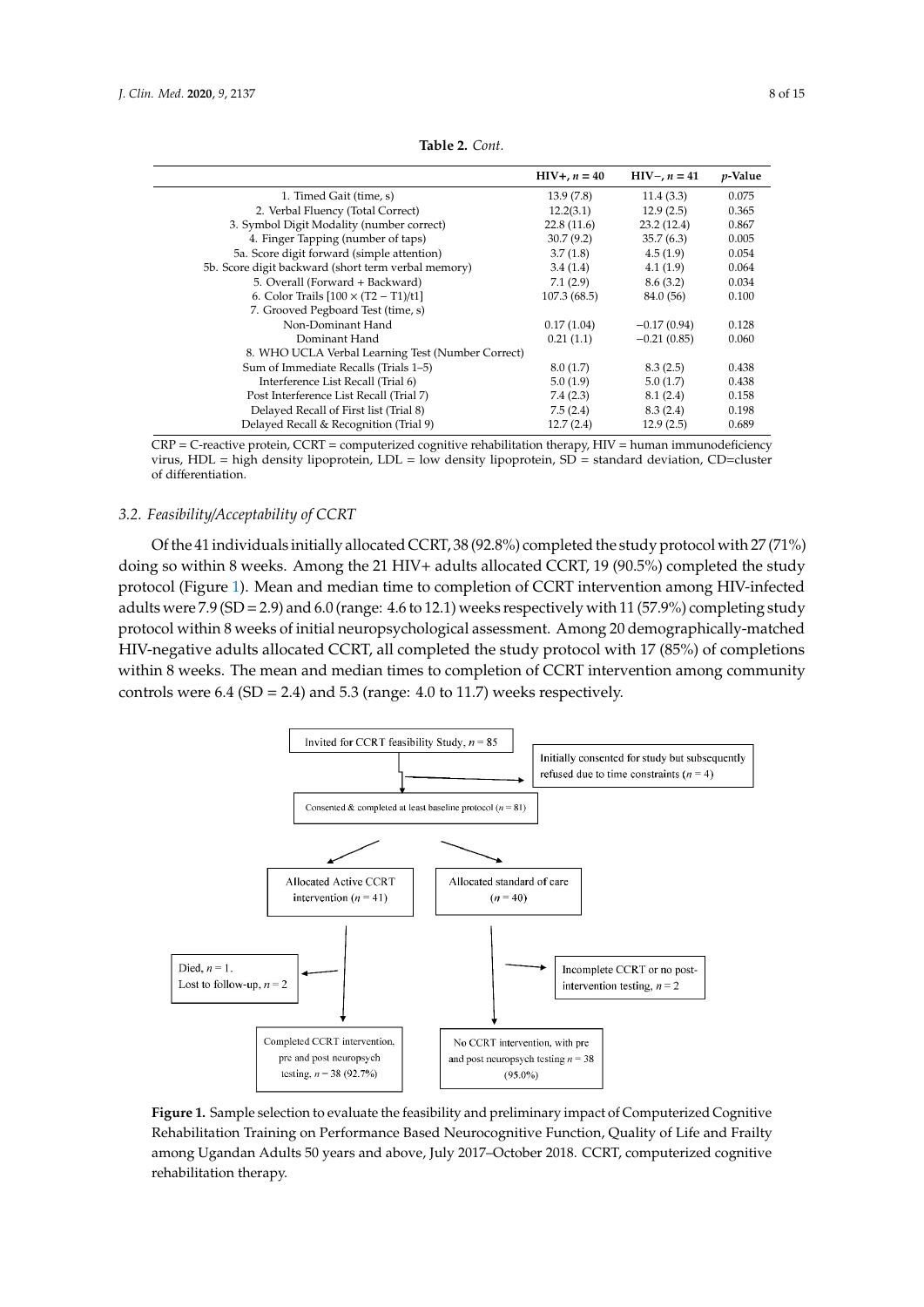Adjusted for baseline value of respective outcomes, non-HIV comorbid disease, HIV status, age, sex, and educational attainment; older adults that received CCRT had higher average post-intervention scores of clinical importance in tests verbal fluency ( $\beta = 1.25$ , 95%CI: −0.09 to 2.58, ES = 0.38); and the following subscales of the WHO UCLA tests of learning: interference list recall (β = 1.00, 95% CI: 0.02–1.98; ES = 0.43) and delayed recall (β = 1.04, 95%CI: 0.06–2.02; ES = 0.47) relative to peers allocated no CCRT intervention. However, time to completion of motor speed/hand-eye coordination tasks was modestly elevated for participants that received CCRT vs. no CCRT (grooved peg-board dominant hand:  $β = 0.21, 95%CI: -0.07, 0.50; ES = 0.32$ ). All other CCRT-related differences in neurocognitive outcomes were statistically insignificant and of only small or modest clinical significance. There was no association between CCRT and post-intervention quality of life ( $β = -2.64$ , 95%CI: -6.7 to 1.4; ES = −0.28) and frailty-related phenotype ( $β$  = −0.12, 95%CI: −0.74 to 0.50; ES = −0.09) (Table [3\)](#page-8-0).

# *3.3. E*ff*ect of CCRT on Neurocognitive Performance, QOL and Frailty according to HIV Status*

Among HIV+ older adults, CCRT intervention resulted in post-intervention score improvement of large clinical importance in the areas of immediate recall (β = 0.91, 95%CI: 0.08–1.73; ES = 0.69), digit span backwards (β = 0.79, 95%CI: -0.18–1.77; ES = 0.51) and verbal fluency (β = 1.68, 95%CI: −0.32–3.67; ES = 0.51). Also among HIV+ older adults, the receipt of CCRT intervention resulted in higher scores of clinical importance in post-intervention delayed recall (ES: 0.41 to 0.44, *p* = 0.168 to 0.202) and finger tapping (ES =  $0.38$ ,  $p = 0.233$ ) tests as well as faster time to completion of color trails (ES = −0.32, *p* = 0.306) and timed gait (ES = −0.44, *p* = 0.167) tasks.

Among HIV-negative demographically-matched controls, CCRT intervention on the one hand resulted in FRP declines of large clinical importance (β =  $-0.54$ , 95%CI:  $-1.00$  to  $-0.08$ ; ES =  $-0.71$ ) and improvement in WHO UCLA learning tests for subscales of interference ( $ES = 0.45$ ,  $p = 0.129$ ) and delayed recall ( $ES = 0.45$ ,  $p = 0.135$ ) of clinical importance. On the other hand, receipt of CCRT intervention was associated with lower performance in digit span forward test (ES = −0.44, *p* = 0.147) and longer time to completion of grooved pegboard task (ES = 0.41, *p* = 0.172) among HIV negative community controls that received CCRT vs. no intervention (Table [4\)](#page-9-0).

|                                             | LS Means (SE) |               |                             |                    |                 |            |
|---------------------------------------------|---------------|---------------|-----------------------------|--------------------|-----------------|------------|
|                                             | <b>CCRT</b>   | No CCRT       | $\beta$ (95% CI)            | <b>Effect Size</b> | <i>p</i> -Value | Adj. $R^2$ |
| WHO UCLA Learning Tests (# Correct)         |               |               |                             |                    |                 |            |
| Immediate Recall (trials 1-5)               | 9.94(0.20)    | 9.60(0.20)    | $0.33(-0.29, 0.86)$         | 0.25               | 0.243           | 0.46       |
| Interference List Recall (trial 6)          | 5.44(0.28)    | 5.72(0.27)    | $-0.28(-1.02, 0.46)$        | $-0.16$            | 0.407           | 0.25       |
| Post Interference List Recall (trial 7)     | 10.1(0.35)    | 9.1(0.35)     | 1.00(0.02, 1.98)            | 0.43               | 0.046           | 0.30       |
| Delayed Recall (trial 8)                    | 10.2(0.36)    | 9.2(0.35)     | 1.04(0.06, 2.02)            | 0.47               | 0.038           | 0.41       |
| Word Recognition (trial 9)                  | 13.7 (0.32)   | 13.6(0.32)    | $0.09$ ( $-0.50$ , $0.99$ ) | 0.04               | 0.841           | 0.12       |
| Digit Span Test (# correct)                 |               |               |                             |                    |                 |            |
| Short term auditory memory/simple attention | 4.5(0.19)     | 4.8(0.19)     | $-0.36$ ( $-0.88$ , 0.17)   | $-0.29$            | 0.186           | 0.34       |
| Short-term verbal memory                    | 4.4(0.24)     | 4.01(0.25)    | $0.45(-0.21, 1.12)$         | 0.29               | 0.116           | 0.18       |
| Overall score                               | 8.76 (0.35)   | 8.72 (0.34)   | $0.03(-0.91, 0.97)$         | 0.01               | 0.949           | 0.34       |
| Color Trails (time, s)                      | 99.5(9.7)     | 112.9(9.7)    | $-13.4(-39.8, 14.0)$        | $-0.21$            | 0.327           | 0.05       |
| Finger Tapping Test (time, s)               | 38.1(0.85)    | 37.3 (0.87)   | $0.83(-1.6, 3.2)$           | 0.15               | 0.498           | 0.05       |
| Grooved Peg Board (time, s)                 |               |               |                             |                    |                 |            |
| Grooved Pegboard NDH                        | 0.06(0.11)    | $-0.12(0.12)$ | $0.18(-0.16, 0.51)$         | 0.24               | 0.296           | 0.45       |
| Grooved Pegboard DH                         | 0.07(0.10)    | $-0.14(0.11)$ | $0.21 (-0.07, 0.50)$        | 0.32               | 0.143           | 0.51       |
| Verbal Fluency                              |               |               |                             |                    |                 |            |
| Verbal Fluency (Tot. Correct)               | 13.4(0.85)    | 12.2(0.91)    | $1.25(-0.09, 2.58)$         | 0.38               | 0.068           | 0.21       |
| Timed Gait (time, s)                        | 11.4(0.52)    | 12.1(0.52)    | $-0.65$ ( $-2.1, 0.83$ )    | $-0.20$            | 0.401           | 0.15       |
| Symbol Digit Modality (# correct)           | 24.5(1.9)     | 26.32.0       | $-1.78(-4.74, 1.19)$        | $-0.25$            | 0.239           | 0.63       |
| Frailty score                               | 1.98(0.35)    | 2.09(0.38)    | $-0.12$ ( $-0.74$ , 0.50)   | $-0.09$            | 0.714           | 0.22       |
| Quality of Life Score                       | 72.1(2.6)     | 74.7 (2.8)    | $-2.64(-6.7, 1.4)$          | $-0.28$            | 0.206           | 0.50       |

<span id="page-8-0"></span>Table 3. Age, sex, HIV status, and education-adjusted effect of CCRT vs. no CCRT intervention on performance in respective Neurocognitive Test Batteries.

Estimates shown are age, sex, education and baseline score adjusted for each outcome measure in separate linear regression models. Measures of association (effect size and *p*-value for test of mean differences by intervention group) are shown for overall sample (regardless of HIV-status). Statistically significant differences and differences with corresponding effect size >|0.30| are bolded. Given the small sample size, we interpret potential clinical relevance using a combination of statistical significance and differences in ES of |0.3| which corresponds to at least a moderate effect per literature on patient-reported outcomes. ES differences of  $\leq$  |0.2| are considered 'small'. # = number.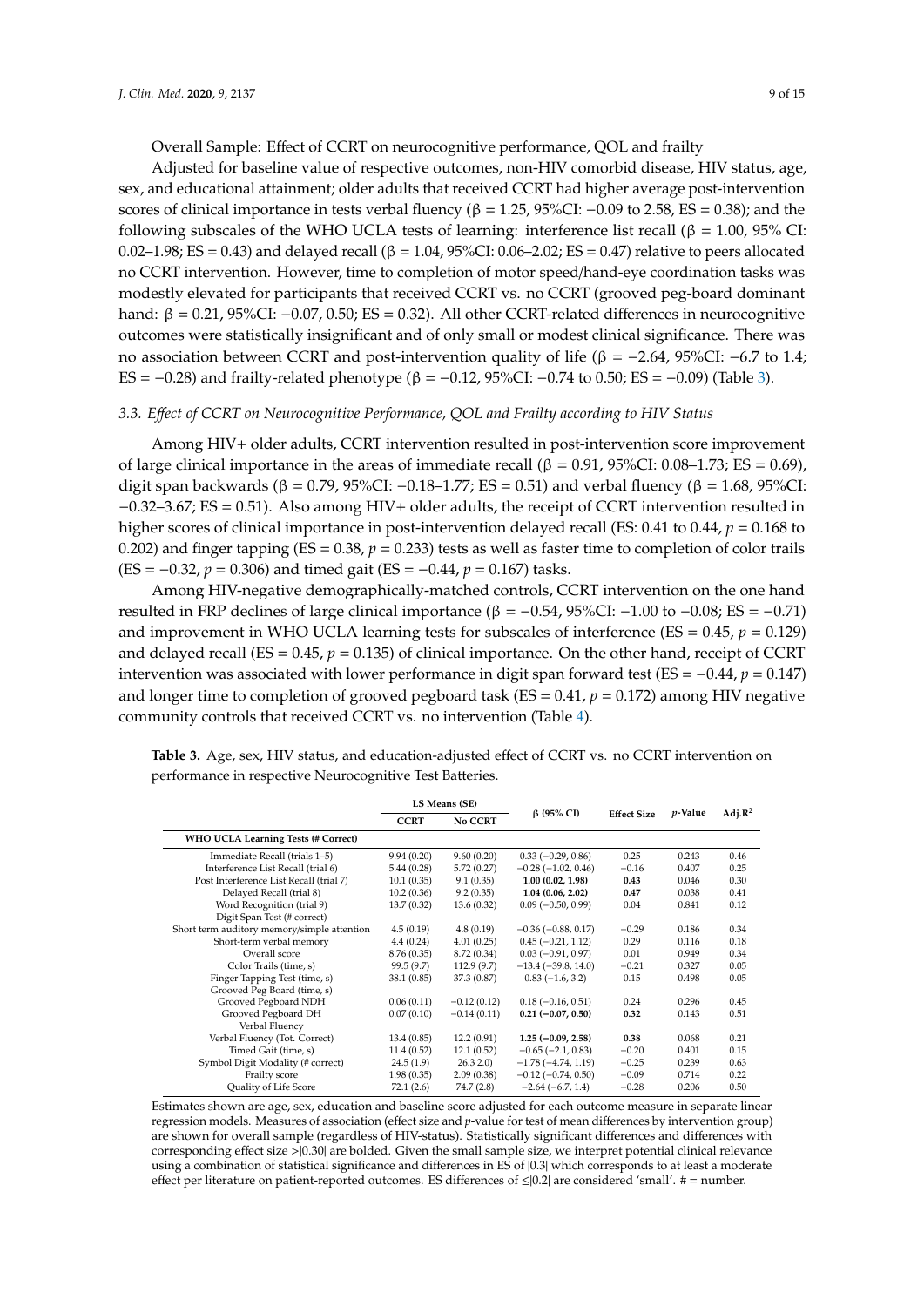|                                             | Among HIV-Positive Older Ugandans |                         |                           | Among HIV-Negative Older Ugandans  |                         |                                    |                           |                                          |  |
|---------------------------------------------|-----------------------------------|-------------------------|---------------------------|------------------------------------|-------------------------|------------------------------------|---------------------------|------------------------------------------|--|
|                                             | <b>CCRT</b>                       | No CCRT                 | <b>Estimated Effect</b>   |                                    | <b>CCRT</b>             | No CCRT<br><b>Estimated Effect</b> |                           |                                          |  |
|                                             | <b>LS Means</b><br>(SE)           | <b>LS Means</b><br>(SE) | $\beta$ (95% CI)          | <b>Effect Size</b><br>$(p$ -Value) | <b>LS Means</b><br>(SE) | <b>LS Means</b><br>(SE)            | $\beta$ (95% CI)          | <b>Effect Size</b><br>$(p\text{-Value})$ |  |
| WHO UCLA Learning Tests (# Correct)         |                                   |                         |                           |                                    |                         |                                    |                           |                                          |  |
| Immediate Recall (trials 1–5)               | 10.1(0.39)                        | 9.2(0.43)               | 0.91(0.08, 1.73)          | 0.69(0.032)                        | 9.83(0.42)              | 9.9(0.43)                          | $-0.19$ ( $-0.96$ , 0.57) | $-0.14(0.620)$                           |  |
| Interference List Recall (trial 6)          | 5.3(0.52)                         | 5.3(0.59)               | $0.01(-1.12, 1.13)$       | 0.02(0.992)                        | 5.6(0.57)               | 6.1(0.59)                          | $-0.50$ ( $-1.52$ , 0.52) | $-0.29(0.334)$                           |  |
| Post Interference List Recall (trial 7)     | 10.5(0.70)                        | 9.5(0.77)               | $1.03(-0.43, 2.49)$       | 0.44(0.168)                        | 10.1(0.75)              | 9.1(0.76)                          | $1.05(-0.31, 2.41)$       | 0.45(0.129)                              |  |
| Delayed Recall (trial 8)                    | 11.5(0.68)                        | 10.6(0.75)              | $0.91 (-0.49, 2.30)$      | 0.41(0.202)                        | 11.6(0.73)              | 10.6(0.39)                         | $1.00 (-0.31, 2.32)$      | 0.45(0.135)                              |  |
| Word Recognition (trial 9)                  | 13.4(0.60)                        | 13.7(0.26)              | $-0.34(-1.6, 0.92)$       | $-0.15(0.602)$                     | 14.0(0.66)              | 13.6(0.66)                         | $0.46 (-0.74, 1.65)$      | 0.20(0.451)                              |  |
| Digit Span Test (# correct)                 |                                   |                         |                           |                                    |                         |                                    |                           |                                          |  |
| Short term auditory memory/simple attention | 5.05(0.37)                        | 5.3(0.41)               | $-0.21$ ( $-0.97$ , 0.56) | $-0.17(0.560)$                     | 4.7(0.40)               | 5.3(0.40)                          | $-0.54(-1.26, 0.19)$      | $-0.44(0.147)$                           |  |
| Short-term verbal memory                    | 4.35(0.47)                        | 3.56(0.52)              | $0.79(-0.18, 1.77)$       | 0.51(0.112)                        | 4.47(0.50)              | 4.26(0.51)                         | $0.20(-0.72, 1.12)$       | 0.13(0.666)                              |  |
| Overall score                               | 9.57(0.65)                        | 8.63(0.73)              | $0.95 (-0.42, 2.32)$      | 0.32(0.174)                        | 9.02(0.71)              | 9.63(0.71)                         | $-0.62$ ( $-1.92$ , 0.68) | $-0.21(0.351)$                           |  |
| Color Trails (time, s)                      | 96.6(19.0)                        | 117(21)                 | $-20.9(-60.8, 19.1)$      | $-0.32(0.306)$                     | 125(20.4)               | 128(20.7)                          | $-3.2$ ( $-40.1$ , 33.7)  | $-0.05(0.867)$                           |  |
| Finger Tapping Test (# taps)                | 38.2(1.6)                         | 36.2(1.7)               | $2.1(-1.4, 5.6)$          | 0.38(0.233)                        | 37.7(1.82)              | 37.5(1.79)                         | $0.2(-3.1, 3.5)$          | 0.04(0.903)                              |  |
| Grooved Peg Board (time, s)                 |                                   |                         |                           |                                    |                         |                                    |                           |                                          |  |
| Grooved Pegboard NDH                        | 126.5(10.7)                       | 125(11.6)               | $2.0(-20.0, 24.0)$        | 0.06(0.860)                        | 136(11.5)               | 129(11.5)                          | $6.6(-14.2, 27.4)$        | 0.20(0.535)                              |  |
| Grooved Pegboard DH                         | 97.9 (8.6)                        | 92.5(9.5)               | $5.5(-12.2, 23.2)$        | 0.20(0.542)                        | 102.9(9.1)              | 91.6(9.2)                          | $11.4 (-5.0, 27.7)$       | 0.41(0.172)                              |  |
| Verbal Fluency                              |                                   |                         |                           |                                    |                         |                                    |                           |                                          |  |
| Verbal Fluency (Tot. Correct)               | 13.2(1.0)                         | 11.5(1.03)              | $1.68(-0.32, 3.67)$       | 0.51(0.099)                        | 13.5(1.04)              | 12.7(1.05)                         | $0.87(-0.99, 2.72)$       | 0.26(0.358)                              |  |
| Timed Gait (time, s)                        | 9.5(0.97)                         | 10.9(1.06)              | $-1.43(-3.5, 0.60)$       | $-0.44(0.167)$                     | 9.9(1.06)               | 9.8(1.09)                          | $0.12(-1.8, 2.0)$         | 0.04(0.904)                              |  |
| Symbol Digit Modality(# correct)            | 23.6(2.1)                         | 26.0(2.3)               | $-2.4(-6.8, 2.0)$         | $-0.34(0.286)$                     | 25.5(2.29)              | 26.7(2.31)                         | $-1.24(-5.4, 2.9)$        | $-0.17(0.556)$                           |  |
| Frailty score                               | 2.24(0.23)                        | 2.22(0.26)              | $0.02$ (-0.47, 0.51)      | 0.03(0.931)                        | 2.29(0.26)              | 2.83(0.26)                         | $-0.54(-1.00, -0.08)$     | $-0.71(0.023)$                           |  |
| Quality of Life Score                       | 72.9(3.2)                         | 74.8 (3.2)              | $-1.9$ ( $-7.8$ , 4.1)    | $-0.20(0.533)$                     | 71.1(3.2)               | 73.2(3.1)                          | $-2.1(-8.0, 3.9)$         | $-0.22(0.490)$                           |  |

**Table 4.** CCRT Intervention-Related Change in Cognitive and QOL outcomes Among Older Ugandans with and without HIV infection.

<span id="page-9-0"></span>Estimates shown are age, sex, education, and baseline score adjusted for each outcome (bolded) in separate linear regression models. Measures of association (effect size and p-value for test of mean differences by intervention group) are shown for overall sample (regardless of HIV-status) and within HIV-status groups. Within HIV groups, adjusted least-square means and SE for respective tests are shown for CCRT vs. no CCRT groups. Statistically significant differences and differences with corresponding effect size >|0.30| are bolded Given small sample size, we interpret potential clinical relevance using a combination of statistical significance and differences in ES of  $|0.30|$  which corresponds to at least moderate effect per literature on patient reported outcomes. ES differences of  $\langle = |0.2|$  are considered 'small'. QOL = Quality of Life, # = Number.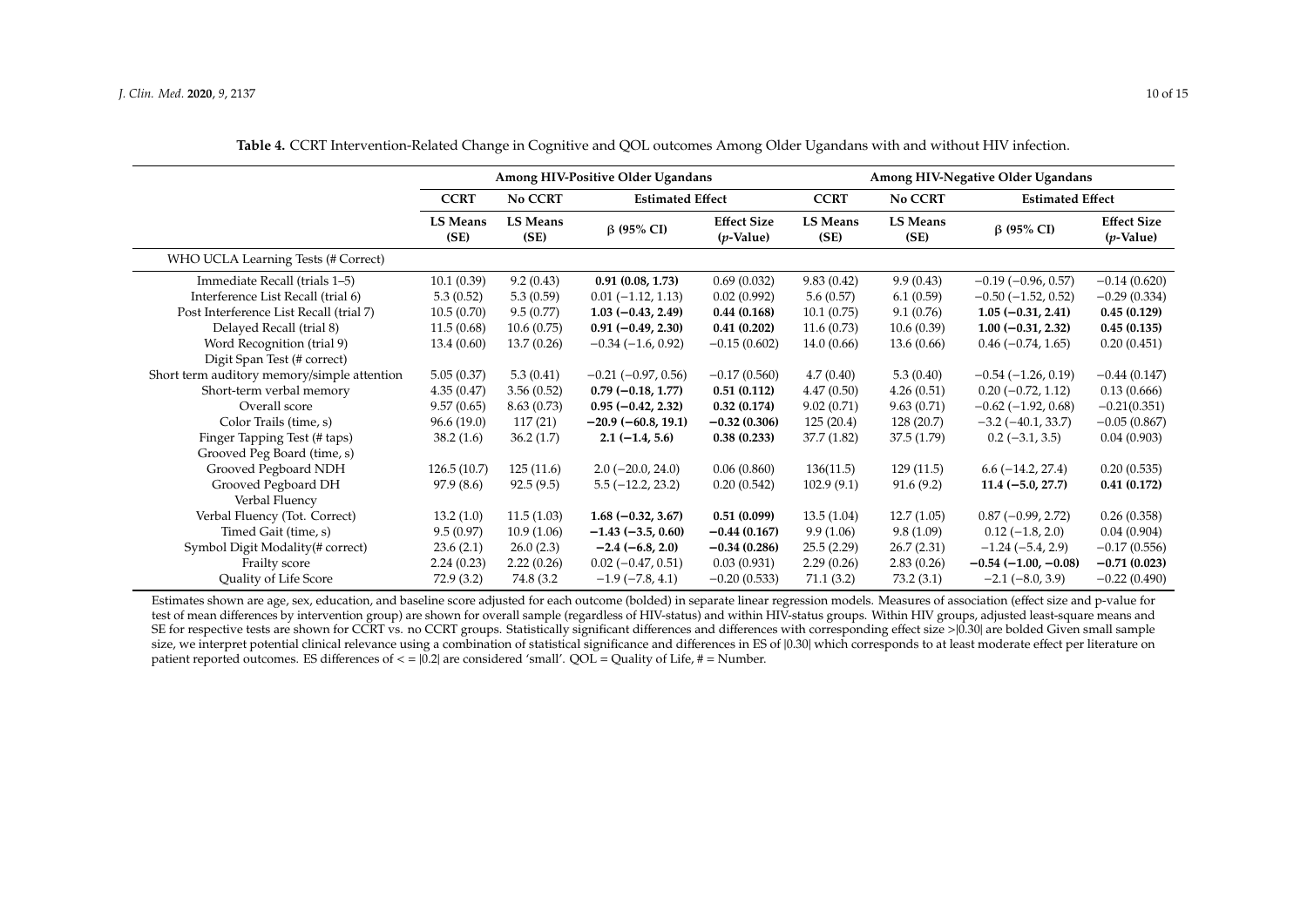# **4. Discussion**

With more than 90% of individuals assigned to CCRT completing the study protocol, and over 70% doing so within 8 weeks of enrolment, we concluded that the CCRT intervention is feasible among Ugandan adults 50 years and above. Although overall completion rate was similar by HIV status, timely protocol completion was lower among HIV-infected adults suggesting that future studies will need to increase efforts to encourage timely return for cognitive training among HIV-infected adults or potentially develop more local administration options. Overall findings suggest the potential utility of CCRT for mitigating HIV-and aging-related neurocognitive impairment in Ugandan adults 50 years and above. Given our sample size and the feasibility intent of this investigation, we interpret potential clinical relevance using a combination of statistical significance and differences in ES of ≥|0.33|, which corresponds to the difference of at least moderate clinical importance as per literature on patient reported outcomes [\[30–](#page-13-9)[32\]](#page-13-10). The potential efficacy of CCRT-intervention reported here is similar to previous observations among patients with early Alzheimer's Disease [\[33\]](#page-13-11).

Study results show that regardless of HIV status, older adults who participated in CCRT showed improvements of at least modest clinical importance in tests of executive function (verbal fluency) and verbal learning/memory (interference list and delayed recall) relative to the control group. These preliminary findings of neurocognitive benefits of modest clinical importance in some cognitive domains are consistent with previous reports of CCRT-related neurocognitive benefit in healthy older individuals [\[34\]](#page-13-12), older adults with HIV infection [\[35](#page-13-13)[–38\]](#page-14-0), and older individuals with mild cognitive impairment [\[39\]](#page-14-1). Specifically, among healthy older Americans (mean age =  $69$ , SD =  $6.9$ ), CCRT targeting auditory perception and visuomotor/working memory domains of cognition was associated with post-training improvements in tests of everyday problem solving, working memory and matrix reasoning [\[34\]](#page-13-12). Our observations that CCRT improved post interference and delayed recall in older Ugandans is similar to previously reported cognitive training-related improvement in episodic recall and recognition in HIV-negative French individuals with mild cognitive impairment [\[39\]](#page-14-1), and with improvement in tests of processing speed and time to completion of instrumental activities of daily living, in a small sample of HIV-infected American adults 40 years or older [\[35\]](#page-13-13). Hence, emerging data from the present study and others, including a recent meta-analysis of 12 studies in patients with mild cognitive impairment or subjective cognitive decline [\[40\]](#page-14-2), are in support of the thesis that CCRT in populations at high risk of aging- and HIV-related neurocognitive dysfunction stimulates neuroplasticity that can build new and stronger connections between neurons and translate to measurable improvements observed in some neurocognitive domains [\[41\]](#page-14-3). However, not all studies have found CCRT-related neurocognitive benefits, including a previously reported observation of no cognitive performance benefit of a computer-based cognitive exercise program on age-related cognitive decline among American seniors [\[42\]](#page-14-4).

We found more consistent and broader neurocognitive benefit of CCRT vs. no CCRT training among HIV-positive older Ugandans with clinically moderate or large cognitively beneficial effects noted in the areas of verbal learning/memory (immediate and delayed recall tests), short-term working memory (digit span backwards), executive function (verbal fluency), psychomotor function (finger tapping, timed gait), and processing speed (i.e., color trails). Of note, at enrolment, HIV-infected older adults had a broader scope of neurocognitive disadvantage relative to demographically-matched HIV-negative community controls with worse performance in motor function (Timed gait, finger tapping, dominant hand grooved pegboard), simple attention (digit span forward) and short-term verbal memory (digit span backward) tests. Hence, a larger benefit of CCRT intervention in HIV-infected older adult partly reflects the greater burden of neurocognitive impairment (and thus opportunity for CCRT-related remediation) in this group [\[43,](#page-14-5)[44\]](#page-14-6). This position is supported by Kaur et al.'s observation that the largest post CCRT neurocognitive benefit in their sample occurred in HIV-positive adults that had the lowest baseline neurocognitive performance, higher viral load, poorer medication adherence, and the greatest number of years lived with HIV infection [\[45\]](#page-14-7). In spite of these hypotheses confirming association between CCRT and neurocognitive function among HIV-infected adults, in contrast with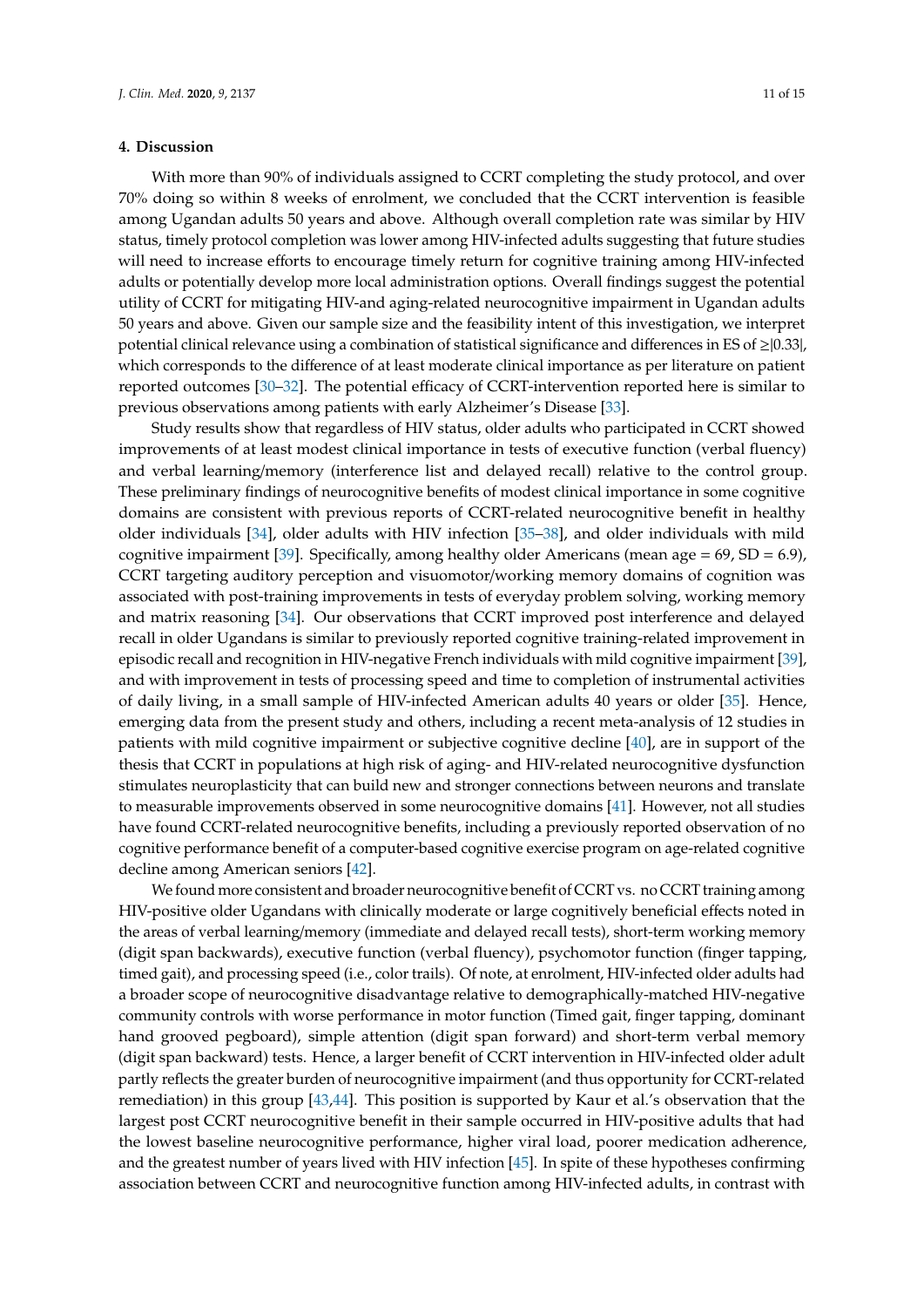our study hypothesis, there was no evidence that CCRT intervention was beneficial for quality of life or FRP reduction among older adults living with HIV.

Among HIV-negative older adults, a large hypothesis confirming CCRT-related decline in FRP was observed although CCRT was unrelated to improvement in QOL. In fact, CCRT intervention-related neurocognitive benefit among HIV-negative older adults was relatively inconsistent and occurred in fewer cognitive domains compared to HIV-infected peers. The CCRT related reduction in frailty aligns with the observation that cognitive training in older patients with mild cognitive impairment was associated with modest improvements in self-rated QOL, activities of daily living and functional ability [\[46\]](#page-14-8). With respect to post-intervention cognitive scores, the CCRT-related moderate improvement observed in learning and memory tests among HIV-negative community controls was inconsistent with moderately worse scores in tests of simple attention and worse performance in test of hand-eye coordination/manual dexterity (grooved pegboard) observed in the same older adults that received CCRT vs. SOC. Future studies with larger sample size will be needed to clarify these findings.

To our knowledge, this is the first evaluation of the feasibility and promise of CCRT for mitigating aging and HIV-associated neurocognitive decline and for reducing FRP in Ugandan adults over 50 years old. Cultural adaptation of the CCRT intervention, utilization of open-source technology platform, and inclusion of HIV-positive and HIV-negative older Ugandans matched on key demographic factors are important strengths in this feasibility study. The fact that CCRT and SOC arms were similar at baseline with respect to several demographic covariates and pre-test neuropsychological performance, and attrition was low by study end, are additional strengths. However, this study is subject to the three limitations that should be considered in the interpretation of this study and in the design of definitive future studies: (a) CCRT intervention was not randomly allocated, limiting our ability to exclude confounding by unmeasured covariate; (b) post-test intervention duration was relatively short, excluding the ability to test for stability of observed associations, and (c) repeat neuropsychological testing did not use a parallel version of respective tools, raising the potential for learning effect upon repeat testing. These results are promising and suggests larger investigations are warranted to formally test the efficacy of CCRT for mitigation of premature neurocognitive decline, high risk of frailty and low quality of life in this vulnerable population.

# **5. Conclusions**

Preliminary data from this feasibility study suggest that CCRT may be a promising non-pharmacologic intervention for mitigating neurocognitive decline and aging-related disability in older Africans, especially those with HIV infection. These findings underscore the need for prospectively powered clinical trials to test the efficacy of this intervention and the corresponding duration of any CCRT-related neuroprotective effects. If these preliminary findings are supported by more definitive studies, then CCRT represents a potentially effective yet affordable strategy for making a community-wide impact on a growing public health problem in SSA and beyond.

**Author Contributions:** Conceptualization, B.G., M.J.B.; formal analysis, A.E.E., A.S.; data curation, A.E.E.; writing—original draft preparation, A.E.E., P.R.S., A.S.; writing—review and editing, A.E.E., P.R.S., A.S., B.G., D.G., M.S., M.J.B., N.E.K.; project administration, M.S.; N.N., D.G., A.E.E., B.G.; funding acquisition, A.E.E., M.J.B. All authors have read and agreed to the published version of the manuscript.

**Funding:** Research support for data collection was provided through the Department of Psychiatry, College of Osteopathic Medicine, Michigan State University, East Lansing, MI, USA. Additional resources for professional development was provided by the Michigan Alzheimer's Disease Research Center (P30AG053760).

**Acknowledgments:** We acknowledge with thanks the kind indulgence of study participants, the diligence of our field research staff—Monica Lyagoba Okumbe, Ivan Felix Byonna, Nyangoma Betty Opio, Ethel Nuamanya Wandeka, Titus Sessanga, Richard Sevviiri, and Faith Kaddu; and administrative support by Robert Tuke.

**Conflicts of Interest:** The authors declare no conflict of interest. The funders had no role in the design of the study; in the collection, analyses, or interpretation of data; in the writing of the manuscript, or in the decision to publish the results.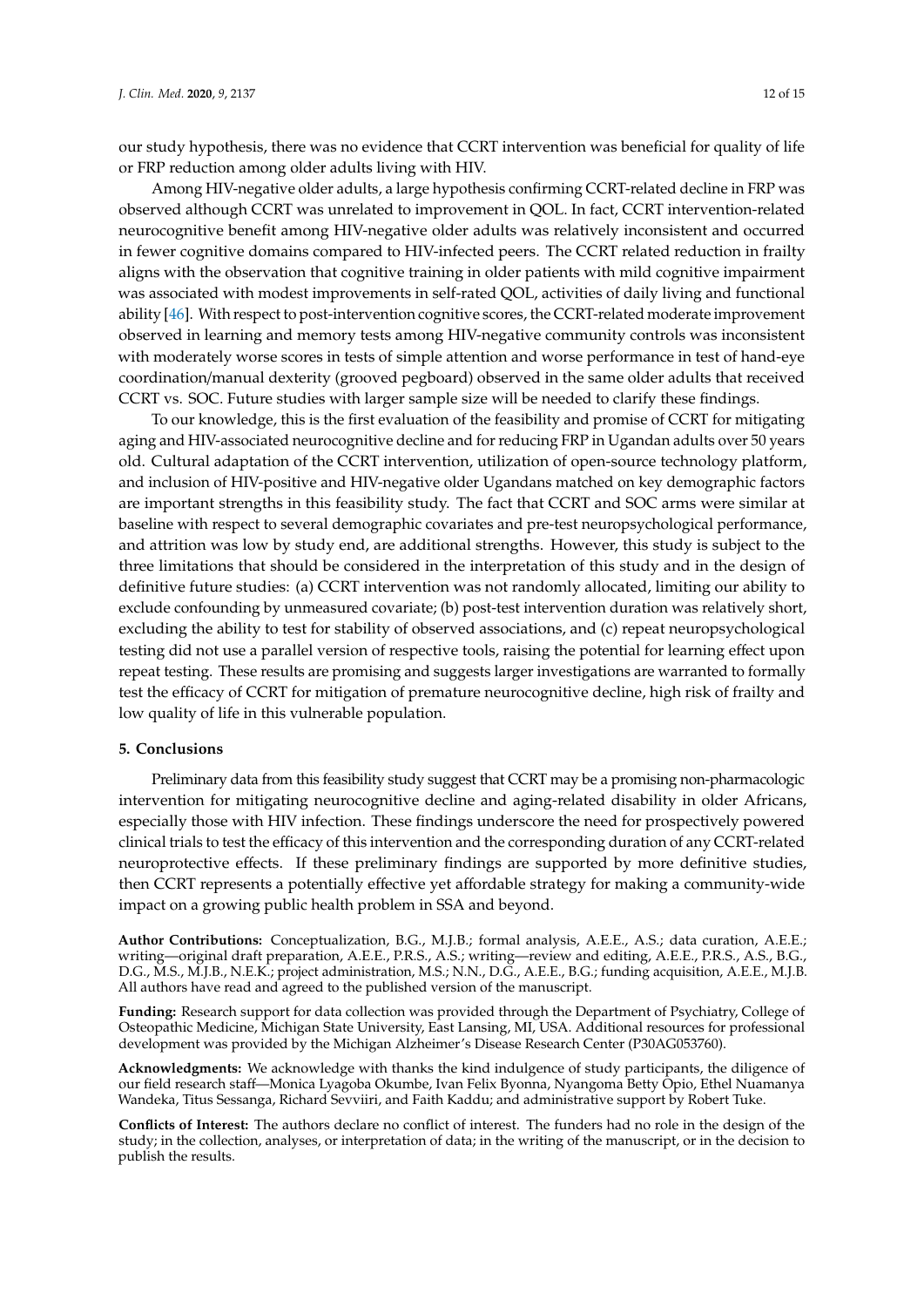# **References**

- <span id="page-12-0"></span>1. Hayutin, A.M. Graying of the Global Population. *Public Policy Aging Rep.* **2007**, *17*, 12–17. [\[CrossRef\]](http://dx.doi.org/10.1093/ppar/17.4.12)
- <span id="page-12-1"></span>2. Walker, J.M.; Harrison, F.E. Shared Neuropathological Characteristics of Obesity, Type 2 Diabetes and Alzheimer's Disease: Impacts on Cognitive Decline. *Nutrients* **2015**, *7*, 7332–7357. [\[CrossRef\]](http://dx.doi.org/10.3390/nu7095341) [\[PubMed\]](http://www.ncbi.nlm.nih.gov/pubmed/26340637)
- <span id="page-12-2"></span>3. Glahn, D.C.; Kent, J.; Sprooten, E.; Diego, V.; Winkler, A.M.; Curran, J.E.; McKay, D.R.; Knowles, E.E.; Carless, M.A.; Göring, H.H.H.; et al. Genetic basis of neurocognitive decline and reduced white-matter integrity in normal human brain aging. *Proc. Natl. Acad. Sci. USA* **2013**, *110*, 19006–19011. [\[CrossRef\]](http://dx.doi.org/10.1073/pnas.1313735110) [\[PubMed\]](http://www.ncbi.nlm.nih.gov/pubmed/24191011)
- <span id="page-12-3"></span>4. Chang, H.; Hawley, N.L.; Kalyesubula, R.; Siddharthan, T.; Checkley, W.; Knauf, F.; Rabin, T. Challenges to hypertension and diabetes management in rural Uganda: A qualitative study with patients, village health team members, and health care professionals. *Int. J. Equity Health* **2019**, *18*, 38. [\[CrossRef\]](http://dx.doi.org/10.1186/s12939-019-0934-1)
- 5. Brands, A.M.; Berg, E.V.D.; Manschot, S.M.; Biessels, G.J.; Kappelle, L.J.; De Haan, E.H.; Kessels, R.P.C. A detailed profile of cognitive dysfunction and its relation to psychological distress in patients with type 2 diabetes mellitus. *J. Int. Neuropsychol. Soc.* **2007**, *13*, 288–297. [\[CrossRef\]](http://dx.doi.org/10.1017/S1355617707070312) [\[PubMed\]](http://www.ncbi.nlm.nih.gov/pubmed/17286886)
- 6. Gottesman, R.F.; Schneider, A.L.; Albert, M.; Alonso, A.; Bandeen-Roche, K.; Coker, L.; Coresh, J.; Knopman, D.; Power, M.C.; Rawlings, A.M.; et al. Midlife hypertension and 20-year cognitive change: The atherosclerosis risk in communities neurocognitive study. *JAMA Neurol.* **2014**, *71*, 1218–1227. [\[CrossRef\]](http://dx.doi.org/10.1001/jamaneurol.2014.1646)
- <span id="page-12-4"></span>7. De Roos, A.; Van Der Grond, J.; Mitchell, G.; Westenberg, J. Magnetic Resonance Imaging of Cardiovascular Function and the Brain: Is Dementia a Cardiovascular-Driven Disease? *Circulation* **2017**, *135*, 2178–2195. [\[CrossRef\]](http://dx.doi.org/10.1161/CIRCULATIONAHA.116.021978)
- <span id="page-12-5"></span>8. Grady, C.L. The cognitive neuroscience of ageing. *Nat. Rev. Neurosci.* **2012**, *13*, 491–505. [\[CrossRef\]](http://dx.doi.org/10.1038/nrn3256)
- <span id="page-12-6"></span>9. Stern, A.L.; Ghura, S.; Gannon, P.J.; Akay-Espinoza, C.; Phan, J.; Yee, A.; Vassar, R.; Gelman, B.B.; Kolson, D.L.; Jordan-Sciutto, K.L. BACE1 Mediates HIV-Associated and Excitotoxic Neuronal Damage through an APP-Dependent Mechanism. *J. Neurosci.* **2018**, *38*, 4288–4300. [\[CrossRef\]](http://dx.doi.org/10.1523/JNEUROSCI.1280-17.2018)
- <span id="page-12-7"></span>10. Becker, J.T.; Dew, M.A.; Aizenstein, H.J.; Lopez, O.L.; Morrow, L.; Saxton, J.; Tárraga, L. A pilot study of the effects of internet-based cognitive stimulation on neuropsychological function in HIV disease. *Disabil. Rehabilit.* **2012**, *34*, 1848–1852. [\[CrossRef\]](http://dx.doi.org/10.3109/09638288.2012.667188)
- <span id="page-12-8"></span>11. Vance, D.E.; Fazeli, P.L.; Gakumo, C.A. The impact of neuropsychological performance on everyday functioning between older and younger adults with and without HIV. *J. Assoc. Nurses AIDS Care* **2012**, *24*, 112–125. [\[CrossRef\]](http://dx.doi.org/10.1016/j.jana.2012.05.002) [\[PubMed\]](http://www.ncbi.nlm.nih.gov/pubmed/22943982)
- <span id="page-12-9"></span>12. Malkasian, D.R.; Diamond, M.C. The Effects of Environmental Manipulation On The Morphology of The Neonate Rat Brain. *Int. J. Neurosci.* **1971**, *2*, 161–169. [\[CrossRef\]](http://dx.doi.org/10.3109/00207457109146998)
- <span id="page-12-10"></span>13. Marusic, U.; Giordani, B.; Moffat, S.D.; Petrič, M.; Dolenc, P.; Pišot, R.; Kavcic, V. Computerized cognitive training during physical inactivity improves executive functioning in older adults. *Aging Neuropsychol. Cogn.* **2016**, *25*, 49–69. [\[CrossRef\]](http://dx.doi.org/10.1080/13825585.2016.1263724)
- <span id="page-12-11"></span>14. Marusic, U.; Kavcic, V.; Giordani, B.; Gerževič, M.; Meeusen, R.; Pišot, R. Computerized spatial navigation training during 14 days of bed rest in healthy older adult men: Effect on gait performance. *Psychol. Aging* **2015**, *30*, 334–340. [\[CrossRef\]](http://dx.doi.org/10.1037/pag0000021) [\[PubMed\]](http://www.ncbi.nlm.nih.gov/pubmed/25938245)
- <span id="page-12-12"></span>15. Hempel, A.; Schröder, J.; Caraballo, N.M.G.; Giesel, F.L.; Amann, M.; Meyer, H.; Wüstenberg, T.; Essig, M. Plasticity of Cortical Activation Related to Working Memory during Training. *Am. J. Psychiatry* **2004**, *161*, 745–747. [\[CrossRef\]](http://dx.doi.org/10.1176/appi.ajp.161.4.745) [\[PubMed\]](http://www.ncbi.nlm.nih.gov/pubmed/15056524)
- 16. Klingberg, T. Training and plasticity of working memory. *Trends Cogn. Sci.* **2010**, *14*, 317–324. [\[CrossRef\]](http://dx.doi.org/10.1016/j.tics.2010.05.002)
- <span id="page-12-13"></span>17. Nikolaidis, A.; Voss, M.W.; Lee, H.; Vo, L.T.K.; Kramer, A.F. Parietal plasticity after training with a complex video game is associated with individual differences in improvements in an untrained working memory task. *Front. Hum. Neurosci.* **2014**, *8*, 169. [\[CrossRef\]](http://dx.doi.org/10.3389/fnhum.2014.00169) [\[PubMed\]](http://www.ncbi.nlm.nih.gov/pubmed/24711792)
- <span id="page-12-14"></span>18. Boivin, M.J.; Nakasujja, N.; Sikorskii, A.; Opoka, R.O.; Giordani, B. A Randomized Controlled Trial to Evaluate if Computerized Cognitive Rehabilitation Improves Neurocognition in Ugandan Children with HIV. *AIDS Res. Hum. Retrovir.* **2016**, *32*, 743–755. [\[CrossRef\]](http://dx.doi.org/10.1089/aid.2016.0026) [\[PubMed\]](http://www.ncbi.nlm.nih.gov/pubmed/27045714)
- 19. Boivin, M.J.; Busman, R.A.; Parikh, S.M.; Bangirana, P.; Page, C.; Opoka, R.O.; Giordani, B. A pilot study of the neuropsychological benefits of computerized cognitive rehabilitation in Ugandan children with HIV. *Neuropsychology* **2010**, *24*, 667–673. [\[CrossRef\]](http://dx.doi.org/10.1037/a0019312)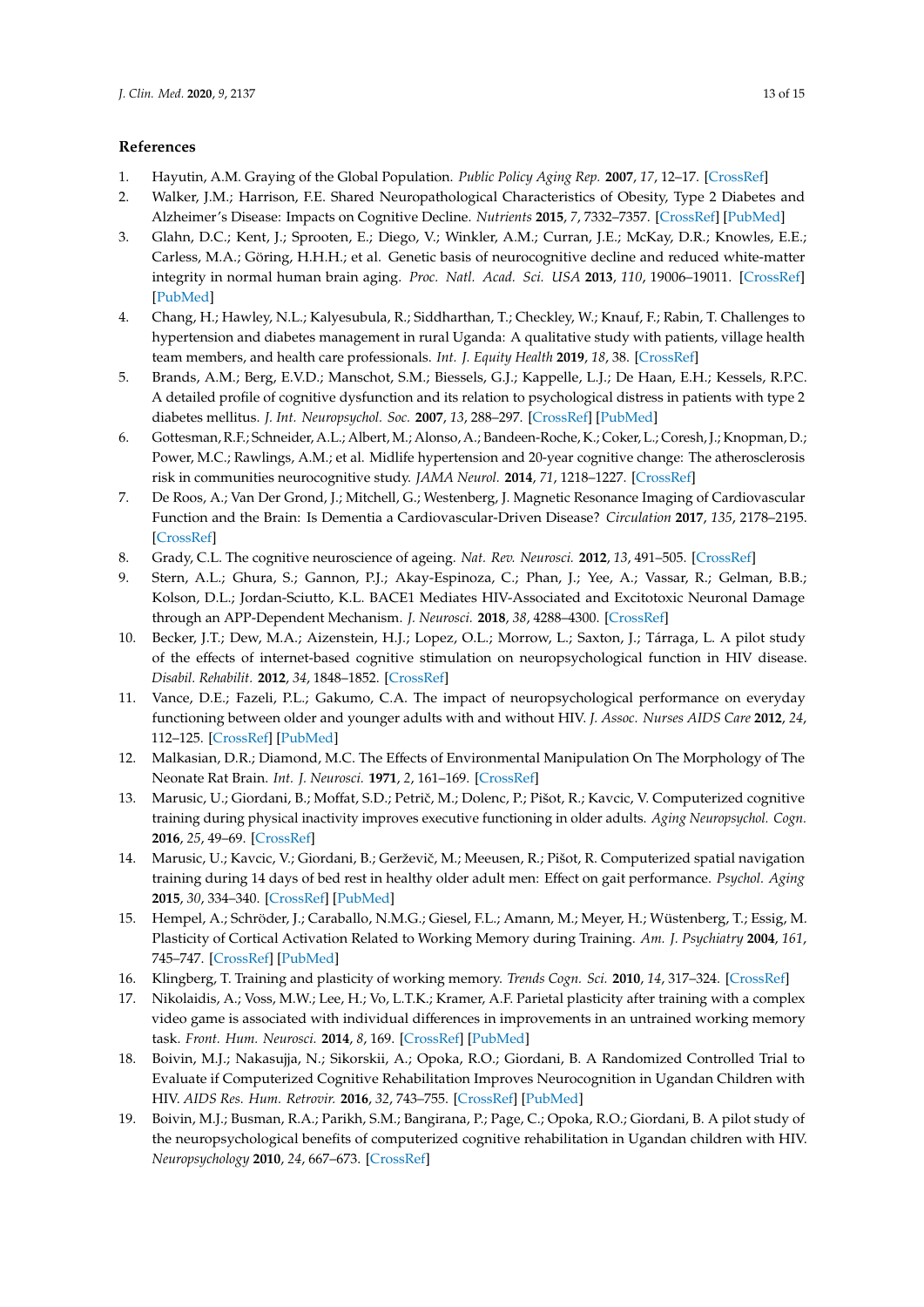- 20. Bangirana, P.; Giordani, B.; John, C.C.; Page, C.; Opoka, R.O.; Boivin, M.J. Immediate Neuropsychological and Behavioral Benefits of Computerized Cognitive Rehabilitation in Ugandan Pediatric Cerebral Malaria Survivors. *J. Dev. Behav. Pediatr.* **2009**, *30*, 310–318. [\[CrossRef\]](http://dx.doi.org/10.1097/DBP.0b013e3181b0f01b)
- <span id="page-13-0"></span>21. Bangirana, P.; Allebeck, P.; Boivin, M.J.; John, C.C.; Page, C.; Ehnvall, A.; Musisi, S. Cognition, behaviour and academic skills after cognitive rehabilitation in Ugandan children surviving severe malaria: A randomised trial. *BMC Neurol.* **2011**, *11*, 96. [\[CrossRef\]](http://dx.doi.org/10.1186/1471-2377-11-96) [\[PubMed\]](http://www.ncbi.nlm.nih.gov/pubmed/21816079)
- <span id="page-13-1"></span>22. Willis, S.L.; Tennstedt, S.L.; Marsiske, M.; Ball, K.; Elias, J.; Koepke, K.M.; Morris, J.N.; Rebok, G.W.; Unverzagt, F.W.; Stoddard, A.M.; et al. Long-term Effects of Cognitive Training on Everyday Functional Outcomes in Older Adults. *JAMA* **2006**, *296*, 2805–2814. [\[CrossRef\]](http://dx.doi.org/10.1001/jama.296.23.2805) [\[PubMed\]](http://www.ncbi.nlm.nih.gov/pubmed/17179457)
- <span id="page-13-2"></span>23. Pressler, S.J.; Titler, M.; Koelling, T.M.; Riley, P.L.; Jung, M.; Hoyland-Domenico, L.; Ronis, D.L.; Smith, D.G.; Bleske, B.E.; Dorsey, S.G.; et al. Nurse-Enhanced Computerized Cognitive Training Increases Serum Brain-Derived Neurotropic Factor Levels and Improves Working Memory in Heart Failure. *J. Card. Fail.* **2015**, *21*, 630–641. [\[CrossRef\]](http://dx.doi.org/10.1016/j.cardfail.2015.05.004) [\[PubMed\]](http://www.ncbi.nlm.nih.gov/pubmed/25982826)
- <span id="page-13-3"></span>24. Pressler, S.J.; Therrien, B.; Riley, P.L.; Chou, C.-C.; Ronis, D.L.; Koelling, T.M.; Smith, D.G.; Sullivan, B.J.; Frankini, A.-M.; Giordani, B. Nurse-Enhanced Memory Intervention in Heart Failure: The MEMOIR Study. *J. Card. Fail.* **2011**, *17*, 832–843. [\[CrossRef\]](http://dx.doi.org/10.1016/j.cardfail.2011.06.650)
- <span id="page-13-4"></span>25. Schein, R.L.; Koenig, H.G. The Center for Epidemiological Studies-Depression (CES-D) Scale: Assessment of depression in the medically ill elderly. *Int. J. Geriatr. Psychiatry* **1997**, *12*, 436–446. [\[CrossRef\]](http://dx.doi.org/10.1002/(SICI)1099-1166(199704)12:4<436::AID-GPS499>3.0.CO;2-M)
- <span id="page-13-5"></span>26. Glover, D.A.; Garcia-Aracena, E.F.; Lester, P.; Rice, E.; Rothram-Borus, M.J. Stress Biomarkers as Outcomes for HIV+ Prevention: Participation, Feasibility and Findings among HIV+ Latina and African American Mothers. *AIDS Behav.* **2009**, *14*, 339–350. [\[CrossRef\]](http://dx.doi.org/10.1007/s10461-009-9549-7)
- <span id="page-13-6"></span>27. Nakasujja, N.; Skolasky, R.L.; Musisi, S.; Allebeck, P.; Robertson, K.R.; Ronald, A.R.; Katabira, E.; Clifford, D.B.; Sacktor, N. Depression symptoms and cognitive function among individuals with advanced HIV infection initiating HAART in Uganda. *BMC Psychiatry* **2010**, *10*, 44. [\[CrossRef\]](http://dx.doi.org/10.1186/1471-244X-10-44)
- <span id="page-13-7"></span>28. Norman, G.; Sloan, J.A.; Wyrwich, K.W. Interpretation of Changes in Health-related Quality of Life. *Med. Care* **2003**, *41*, 582–592. [\[CrossRef\]](http://dx.doi.org/10.1097/01.MLR.0000062554.74615.4C)
- <span id="page-13-8"></span>29. Erder, M.H.; Santanello, N.; Hays, R.D. Assessing the clinical significance of patient-reported outcomes: Examples drawn from a recent meeting of the drug information association (DIA). *Clin. Ther.* **2003**, *25*, D12–D13. [\[CrossRef\]](http://dx.doi.org/10.1016/S0149-2918(03)80252-7)
- <span id="page-13-9"></span>30. Norman, G.R.; Sloan, J.A.; Wyrwich, K.W. Interpretation of changes in health-related quality of life—The remarkable universality of half a standard deviation. *Med. Care* **2003**, *41*, 582–592. [\[CrossRef\]](http://dx.doi.org/10.1097/01.MLR.0000062554.74615.4C)
- 31. Rothrock, N.E.; Hays, R.D.; Spritzer, K.; Yount, S.E.; Riley, W.; Cella, D. Relative to the general US population, chronic diseases are associated with poorer health-related quality of life as measured by the Patient-Reported Outcomes Measurement Information System (PROMIS). *J. Clin. Epidemiol.* **2010**, *63*, 1195–1204. [\[CrossRef\]](http://dx.doi.org/10.1016/j.jclinepi.2010.04.012) [\[PubMed\]](http://www.ncbi.nlm.nih.gov/pubmed/20688471)
- <span id="page-13-10"></span>32. Cella, D.; Eton, D.; Fairclough, D.; Bonomi, P.; Heyes, A.; Silberman, C.; Wolf, M.; Johnson, D. What is a clinically meaningful change on the Functional Assessment of Cancer Therapy–Lung (FACT-L) Questionnaire? Results from Eastern Cooperative Oncology Group (ECOG) Study 5592. *J. Clin. Epidemiol.* **2002**, *55*, 285–295. [\[CrossRef\]](http://dx.doi.org/10.1016/S0895-4356(01)00477-2)
- <span id="page-13-11"></span>33. Cavallo, M.; Hunter, E.M.; van der Hiele, K.; Angilletta, C. Computerized Structured Cognitive Training in Patients Affected by Early-Stage Alzheimer's Disease is Feasible and Effective: A Randomized Controlled Study. *Arch. Clin. Neuropsychol.* **2016**, *31*, 868–876. [\[CrossRef\]](http://dx.doi.org/10.1093/arclin/acw072) [\[PubMed\]](http://www.ncbi.nlm.nih.gov/pubmed/27600448)
- <span id="page-13-12"></span>34. Strenziok, M.; Parasuraman, R.; Clarke, E.; Cisler, D.S.; Thompson, J.C.; Greenwood, P.M. Neurocognitive enhancement in older adults: Comparison of three cognitive training tasks to test a hypothesis of training transfer in brain connectivity. *NeuroImage* **2014**, *85*, 1027–1039. [\[CrossRef\]](http://dx.doi.org/10.1016/j.neuroimage.2013.07.069)
- <span id="page-13-13"></span>35. Cody, S.L.; Fazeli, P.L.; Vance, D.E. Feasibility of a Home-Based Speed of Processing Training Program in Middle-Aged and Older Adults with HIV. *J. Neurosci. Nurs.* **2015**, *47*, 247–254. [\[CrossRef\]](http://dx.doi.org/10.1097/JNN.0000000000000147)
- 36. Ownby, R.; Acevedo, A. A pilot study of cognitive training with and without transcranial direct current stimulation to improve cognition in older persons with HIV-related cognitive impairment. *Neuropsychiatr. Dis. Treat.* **2016**, *12*, 2745–2754. [\[CrossRef\]](http://dx.doi.org/10.2147/NDT.S120282)
- 37. Towe, S.L.; Patel, P.; Meade, C.S. The Acceptability and Potential Utility of Cognitive Training to Improve Working Memory in Persons Living with HIV: A Preliminary Randomized Trial. *J. Assoc. Nurses AIDS Care* **2017**, *28*, 633–643. [\[CrossRef\]](http://dx.doi.org/10.1016/j.jana.2017.03.007) [\[PubMed\]](http://www.ncbi.nlm.nih.gov/pubmed/28442186)